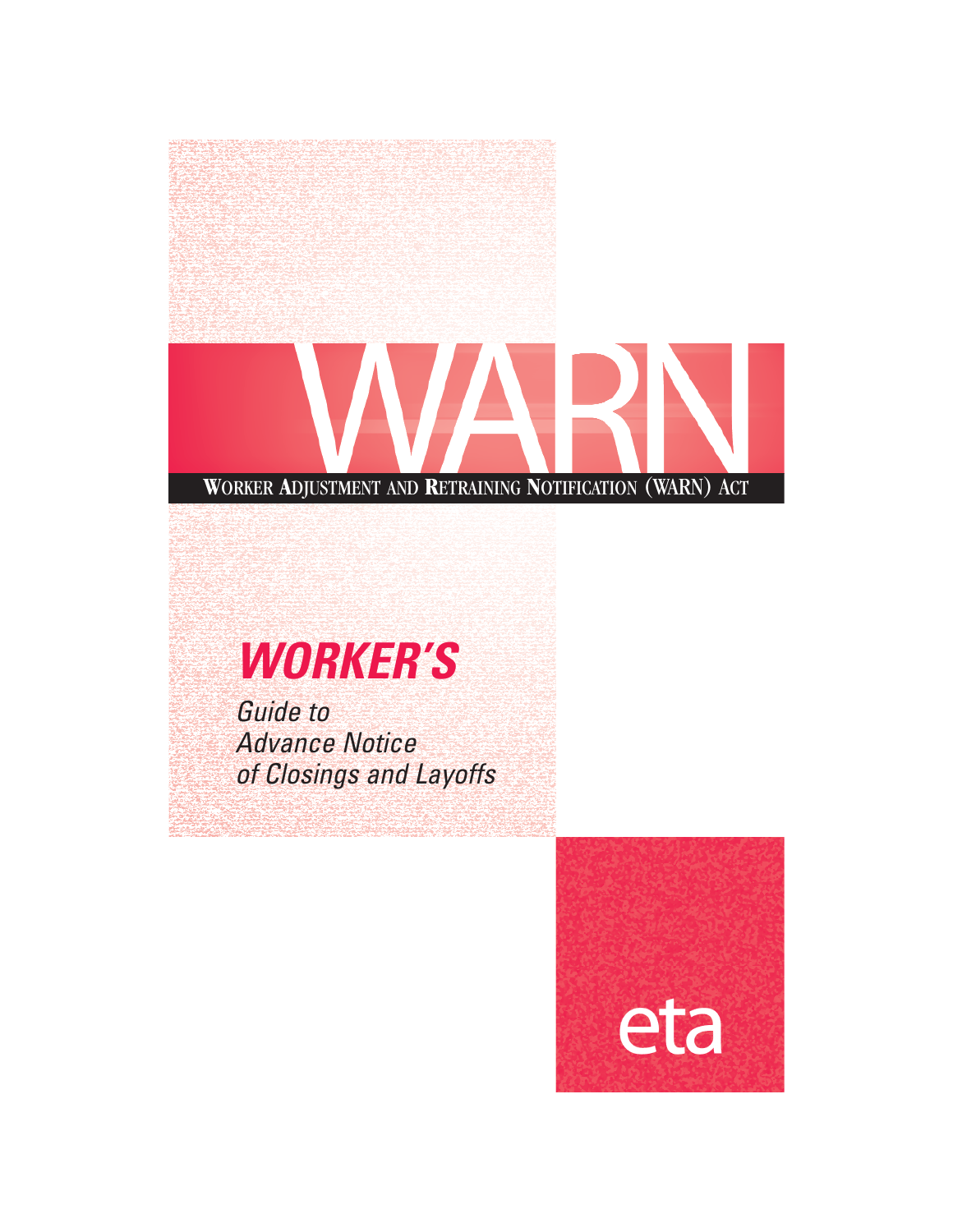

This guide is intended to present a brief overview describing the principal provisions of the Worker Adjustment and Retraining Notification (WARN) Act, Public Law 100-379 (29 U.S.C. § 2101 et seq.). In addition, it provides answers to frequently asked questions (FAQs) about employer requirements and employee rights under WARN, Web site links to the U.S. Department of Labor's Employment and Training Administration (ETA) Dislocated Worker Web Site, the Department's Employment Laws Assistance for Workers and Small Businesses, and the Employee Retirement Income Security Act relative to termination benefits. The guide also includes contact information to find your State Rapid Response Dislocated Worker Unit and a National Toll-Free Help Line to assist individuals in locating the nearest One-Stop Career Center.

This guide is not an official statement of interpretation of WARN or of the Regulations adopted by ETA. The regulations appear at 20 CFR Part 639.

Material contained in this publication is in the public domain and may be reproduced, fully or partially, without permission of the Federal Government. Source credit is requested but not required.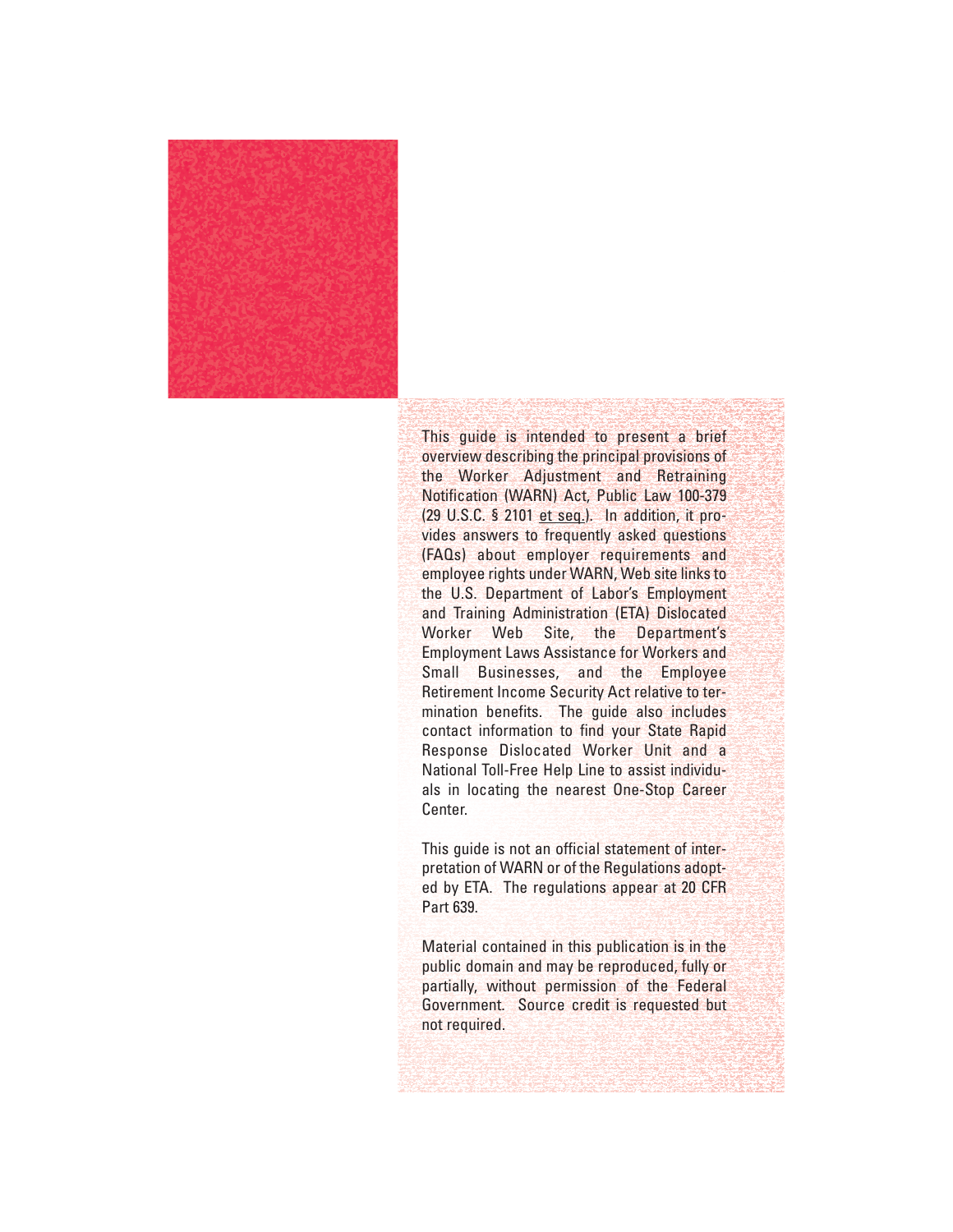

## THE WORKER ADJUSTMENT AND RETRAINING NOTIFICATION (WARN) ACT

*Worker's Guide to Advance Notice of Closings and Layoffs*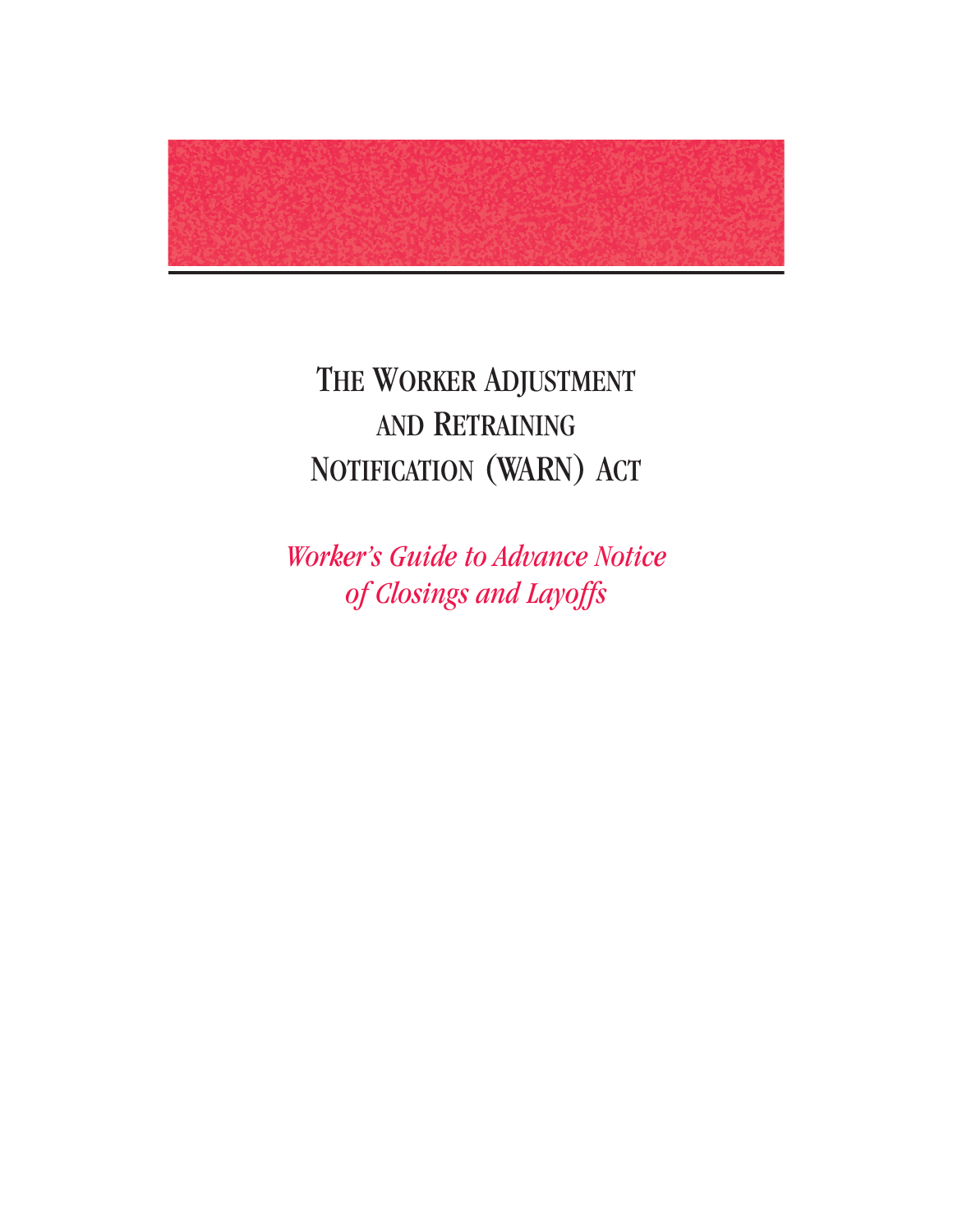## TABLE OF CONTENTS

| <b>THE WARN ACT</b>                                            |
|----------------------------------------------------------------|
|                                                                |
|                                                                |
|                                                                |
|                                                                |
|                                                                |
|                                                                |
|                                                                |
|                                                                |
|                                                                |
|                                                                |
|                                                                |
| Help Is Available If You Feel Your Rights Have Been Violated 8 |
|                                                                |
| To Obtain a Copy of the WARN Act and Regulations 9             |

## **FREQUENTLY ASKED QUESTIONS (FAQS) ABOUT WARN**

| Clarification of Who Is Required to Receive Notice 10                                                                                                                                                             |
|-------------------------------------------------------------------------------------------------------------------------------------------------------------------------------------------------------------------|
|                                                                                                                                                                                                                   |
|                                                                                                                                                                                                                   |
|                                                                                                                                                                                                                   |
|                                                                                                                                                                                                                   |
|                                                                                                                                                                                                                   |
|                                                                                                                                                                                                                   |
| Postponement of Layoff (and all contains and all contains and all contains a large postponement of Layoff (and all contains a large postponement of Layoff (and all contains a large postponement of $\mathbb{R}$ |
|                                                                                                                                                                                                                   |
|                                                                                                                                                                                                                   |
|                                                                                                                                                                                                                   |
| DIRECTORY OF INFORMATION AND CONTACTS 24                                                                                                                                                                          |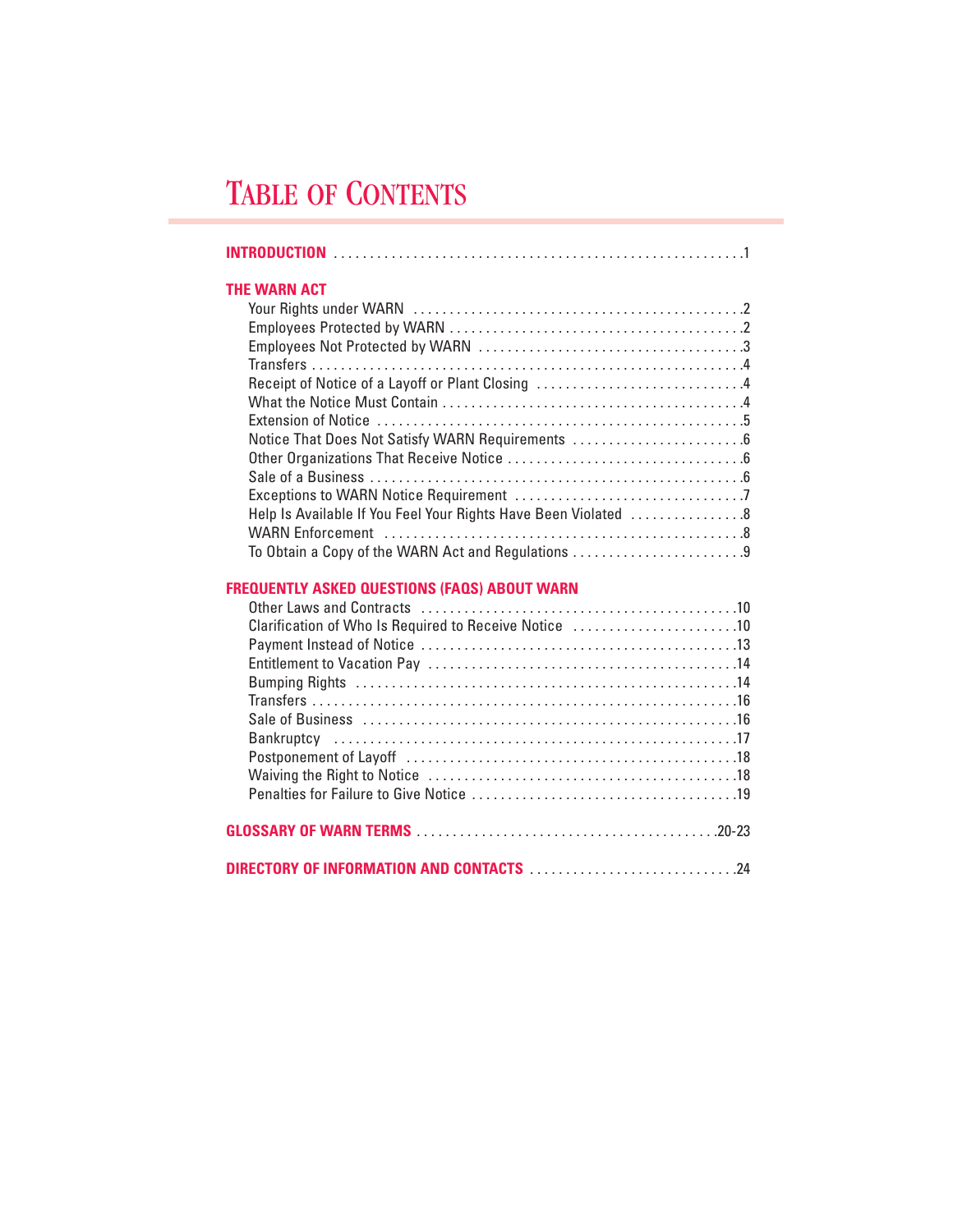## INTRODUCTION

In our dynamic economy, many companies are streamlining their operations to maintain a competitive position in the marketplace. Although such actions can help a company become more efficient, this may result in the elimination of existing jobs and facilities. The ability of workers to readjust and find new employment after they have lost their jobs is a major concern of the U.S. Department of Labor.

The Department is focusing its efforts to help workers find new jobs or access training opportunities to prepare for new jobs. Information about the nearest location for such assistance can be obtained by calling the National Toll-Free Help Line at 1-877-US-2JOBS (TTY: 1-877-889-5627). These services are available to all workers whether or not they have received a WARN notice.

For many workers who have been dislocated due to a layoff or plant closure, early intervention can play an important role in their successful reemployment and can help workers and communities adjust to the effects of layoffs and plant closings. In August 1988, Congress passed the WARN Act to provide workers with sufficient time to seek other employment or retraining opportunities before losing their jobs. This law became effective on February 4, 1989.

This guide is a general overview of the law and does not replace the advice of an attorney.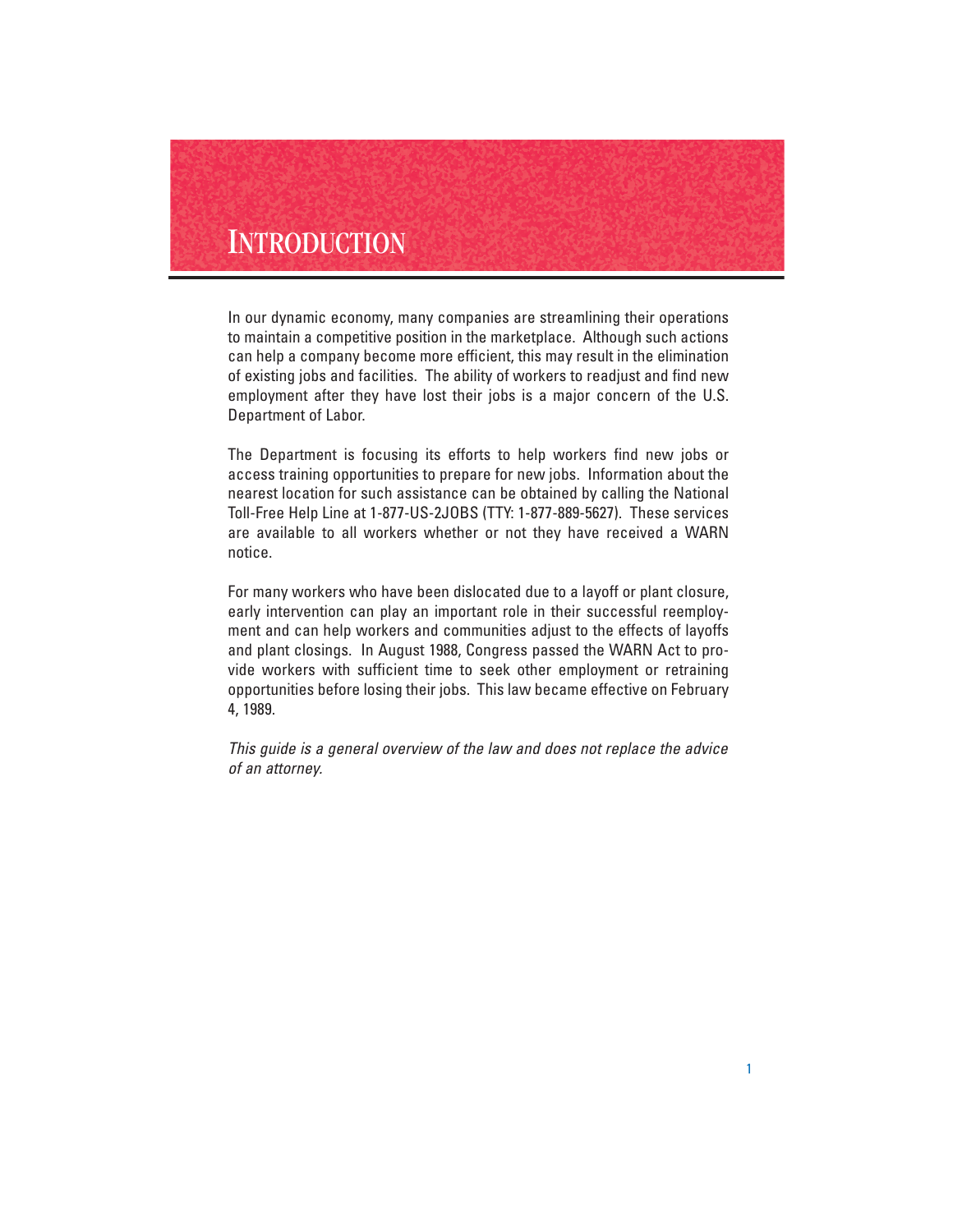## THE WARN ACT

## **YOUR RIGHTS UNDER WARN**

You must receive a written notice 60 days before the date of a mass layoff or plant closing if you meet the conditions discussed in this brochure. If your employer does not give you the required notice, you may be able to seek damages for back pay and benefits for up to 60 days, depending on how many days' notice you actually received.

Please refer to the following information to help you understand when WARN applies to the circumstances of your job loss.

## **EMPLOYEES PROTECTED BY WARN**

You are protected by WARN if your company fits the following profile:

• It is a business with 100 or more full-time workers (not counting workers who have less than 6 months on the job and workers who work less than 20 hours per week), or employs 100 or more workers who work at least a combined 4,000 hours a week, and is a private for-profit business, private non-profit organization, or quasi-public entity separately organized from the regular government.

Workers protected by WARN may be hourly or salaried workers, including managerial and supervisory employees.

You may be protected by WARN if your job loss occurs as part of:

- A *plant closing* (see glossary)—where your employer shuts down a *facility* or *operating unit* (see glossary) within a *single site of employment* (see glossary and FAQs) and lays off at least 50 full-time workers;
- A *mass layoff* (see glossary)—where your employer lays off either between 50 and 499 full-time workers at a single site of employment and that number is 33% of the number of full-time workers at the single site of employment; or
- A situation where your *employer* (see glossary) lays off 500 or more full-time workers at a single site of employment.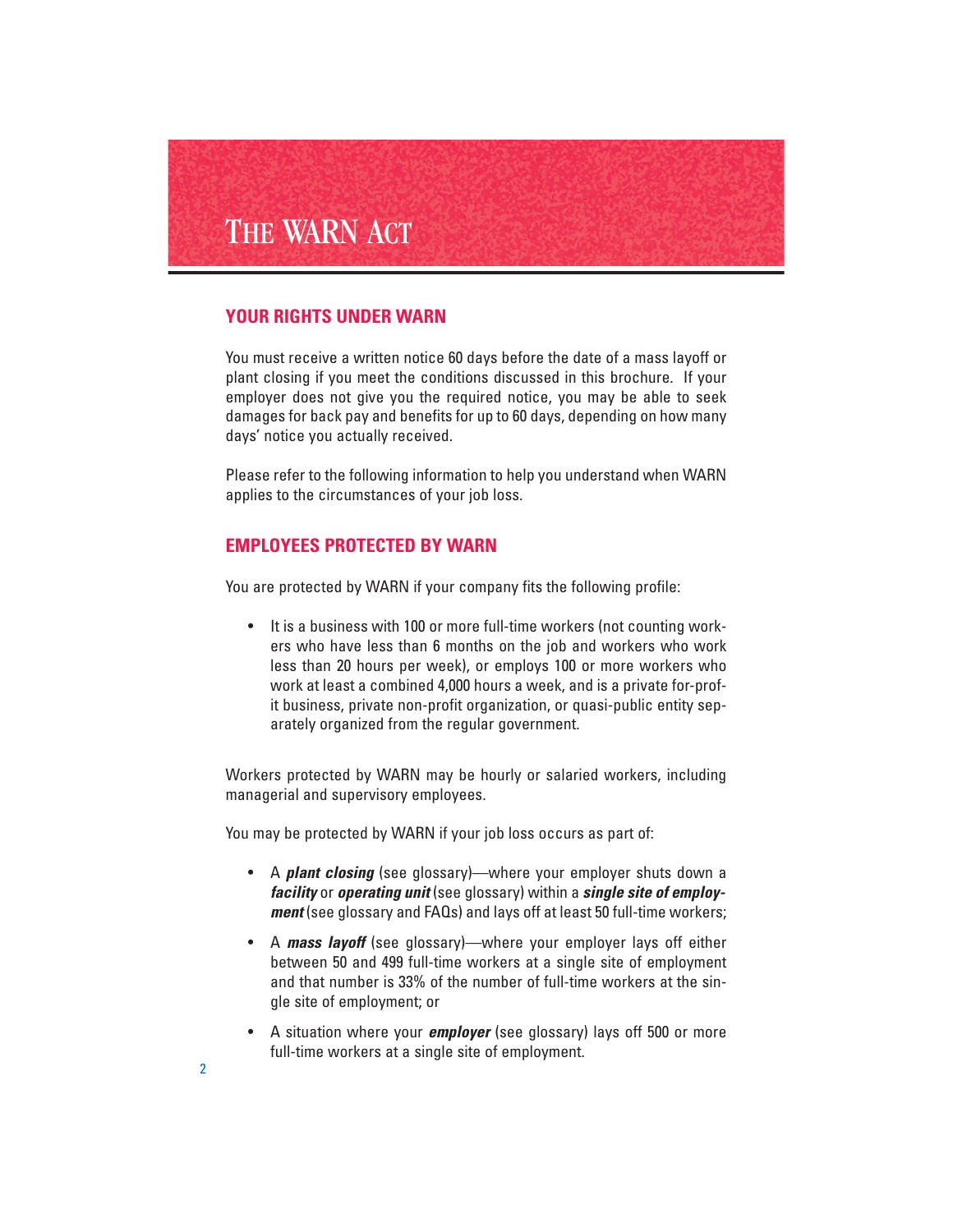

Some employment actions are covered by WARN. You are entitled to WARN notice if the above conditions apply to your situation and you:

- Are terminated from your employment, but not if you voluntarily quit, retire, or are discharged for cause;
- Are laid off for more than 6 months; or
- Have your regular hours of work reduced by more than half during each month of a 6-month period.

## **EMPLOYEES NOT PROTECTED BY WARN**

You are not protected by the WARN Act if you are considered any of the following:

- Strikers, or workers who have been locked out in a labor dispute;
- Workers working on temporary projects or facilities of the business who clearly understand the temporary nature of the work when hired;
- Business partners, consultants, or contract employees assigned to the business but who have a separate employment relationship with another employer and are paid by that other employer, or who are selfemployed; and
- Regular federal, state, or local government employees.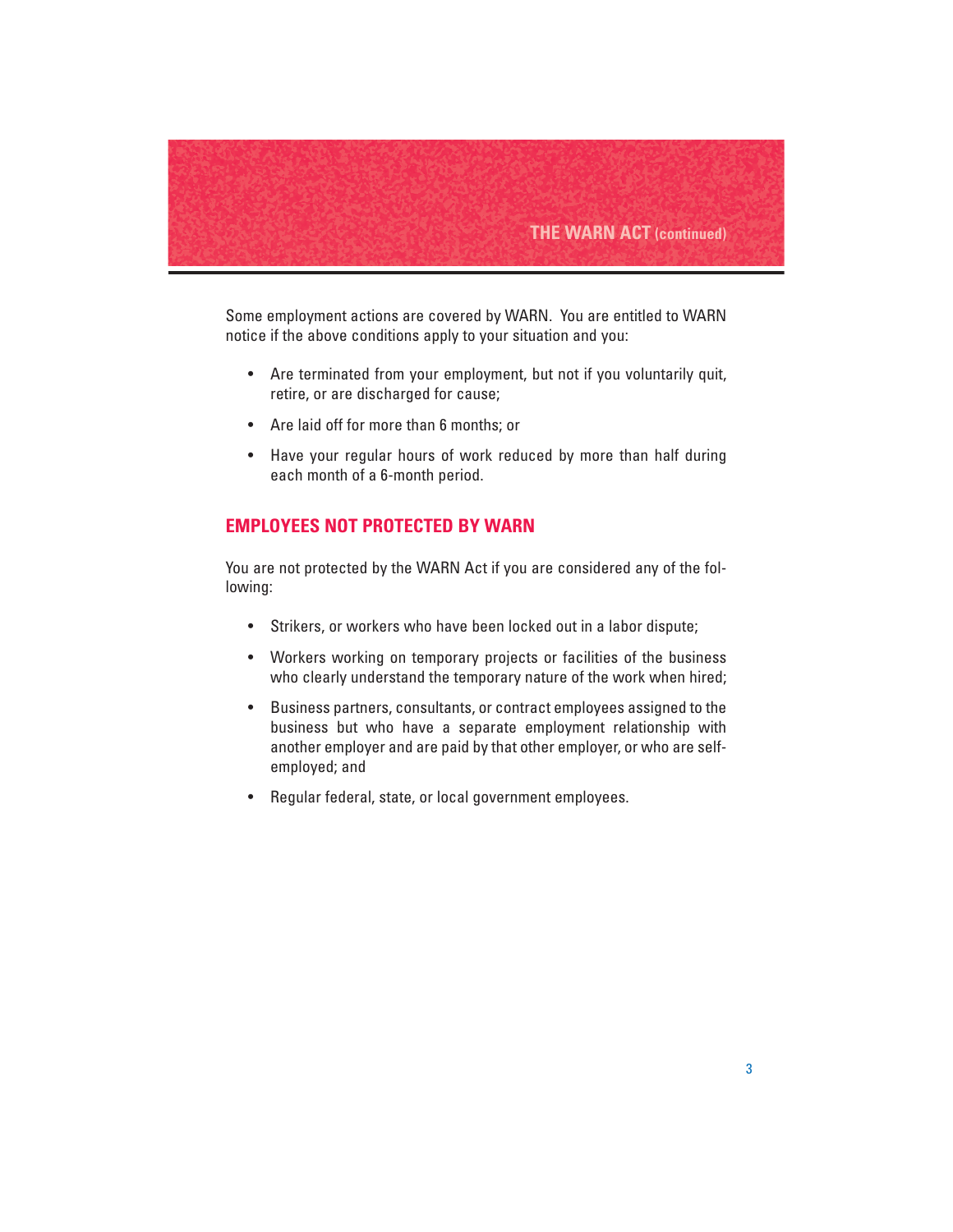## **TRANSFERS**

Notice is not required in certain cases involving transfers because the transfer is not considered an *employment loss* (see glossary). If your employer offers you a transfer to a job within a reasonable commuting distance, you are not considered to have suffered an employment loss, whether or not you take the job. If your employer offers you a job outside a reasonable commuting distance (see FAQs), you must accept the job within 30 days, or you are considered to have suffered an employment loss.

There are two other conditions to this transfer rule. One is that the offer of a transfer must be the result of a consolidation or transfer of your employer's business. The other is that the offer must be made before the plant closing or mass layoff occurs. An offer of reassignment to a different site of employment would not be deemed to be a "transfer" if the new job constitutes a *constructive discharge* (see glossary).

## **RECEIPT OF NOTICE OF A LAYOFF OR PLANT CLOSING**

With some exceptions described later, you must receive a written notice 60 calendar days before the layoff or plant closing. You are entitled to receive this notice even if you are a *part-time worker* (see glossary and FAQs) or you work at another site and will lose your job due to this layoff or plant closing.

## **WHAT THE NOTICE MUST CONTAIN**

The notice you receive from your employer must include the following information:

- An explanation of whether the layoff or closing is permanent or temporary of 6 months or less;
- The date of layoff or closing and the date of your separation (Your employer has some leeway in predicting the dates on which workers will be separated. Your employer may give you notice that you will be separated within a two-week, or 14-day, period after a certain date. If your employer chooses to use a 14-day period, he/she must give you notice 60 days before the first day of the 14-day period.);

4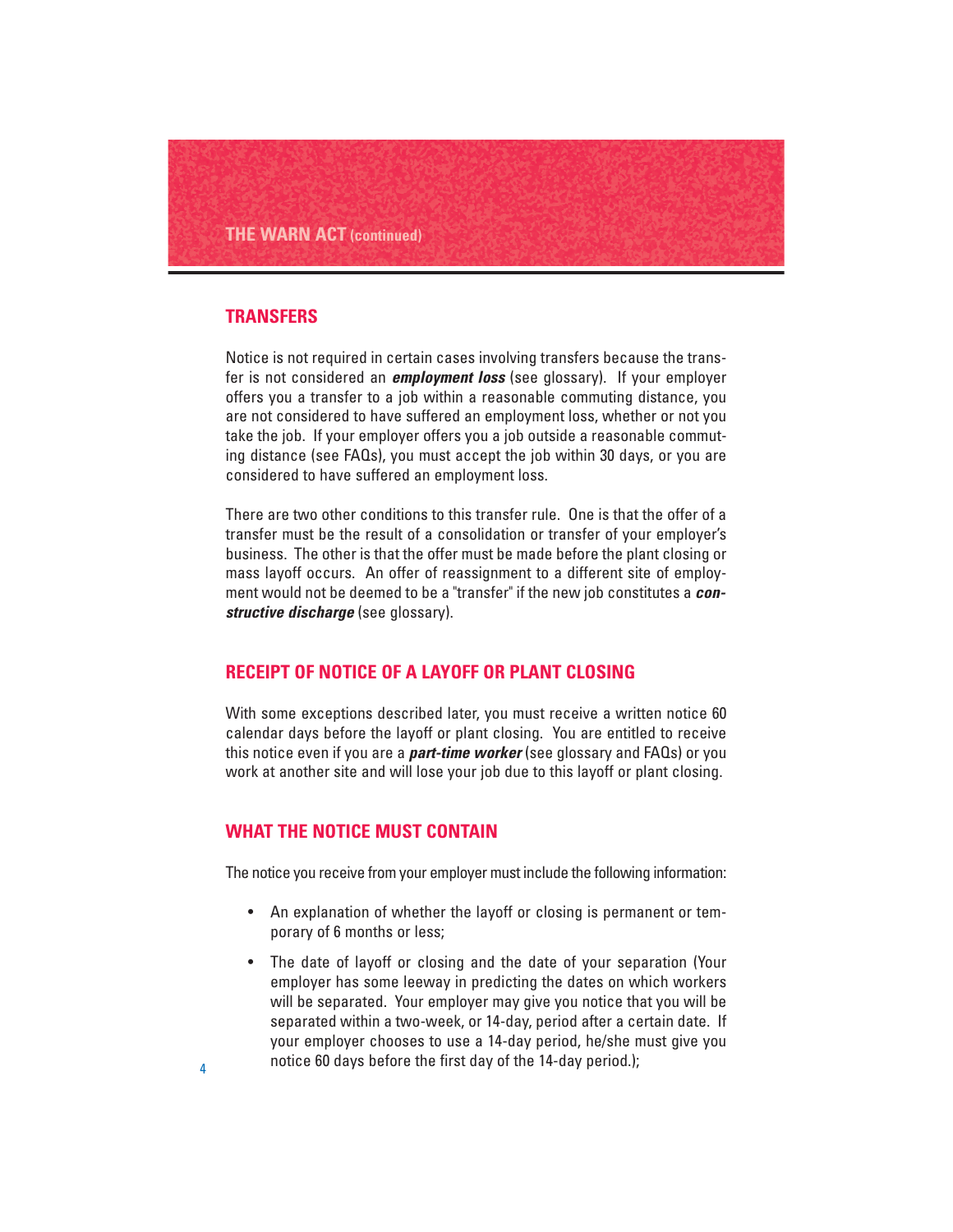

- An explanation of *bumping rights* (see glossary and FAQs), if they exist; and
- Name and contact information for a person in the company who can provide additional information.

There are two situations in which you may not receive an individual 60-day written notice from your employer even though WARN applies. The first situation is when a union represents you. In that case, your employer must give 60 days' written notice to the union. It is your union's decision how and when to give you notice.

The second situation is when there is a complex system of bumping rights. This situation will not arise often since most complex seniority systems are created under collective bargaining agreements and the union is the party required to be notified. If there is a complex seniority/bumping system and no union is involved, your employer must make a good faith effort to determine who will actually lose their job as the result of the seniority system. However, your employer is not required to predict exactly who will lose a job as a result of a complex bumping system. If your employer cannot exactly predict who will lose their job as a result of a complex bumping system, your employer must give notice to the person whose job is being eliminated even though that person may later bump another worker.

## **EXTENSION OF NOTICE**

Your employer can extend the notice when the date or schedule of dates of a planned plant closing or mass layoff is extended beyond the date or the ending date of any 14-day period announced in the original notice if:

• The mass layoff or plant closing is postponed for less than 60 days, in which case additional notice should be given as soon as possible and should include reference to the earlier notice, the new action date, and the reason for the postponement. The notice does not need to be formal but should be given in a manner that will provide the information to you; or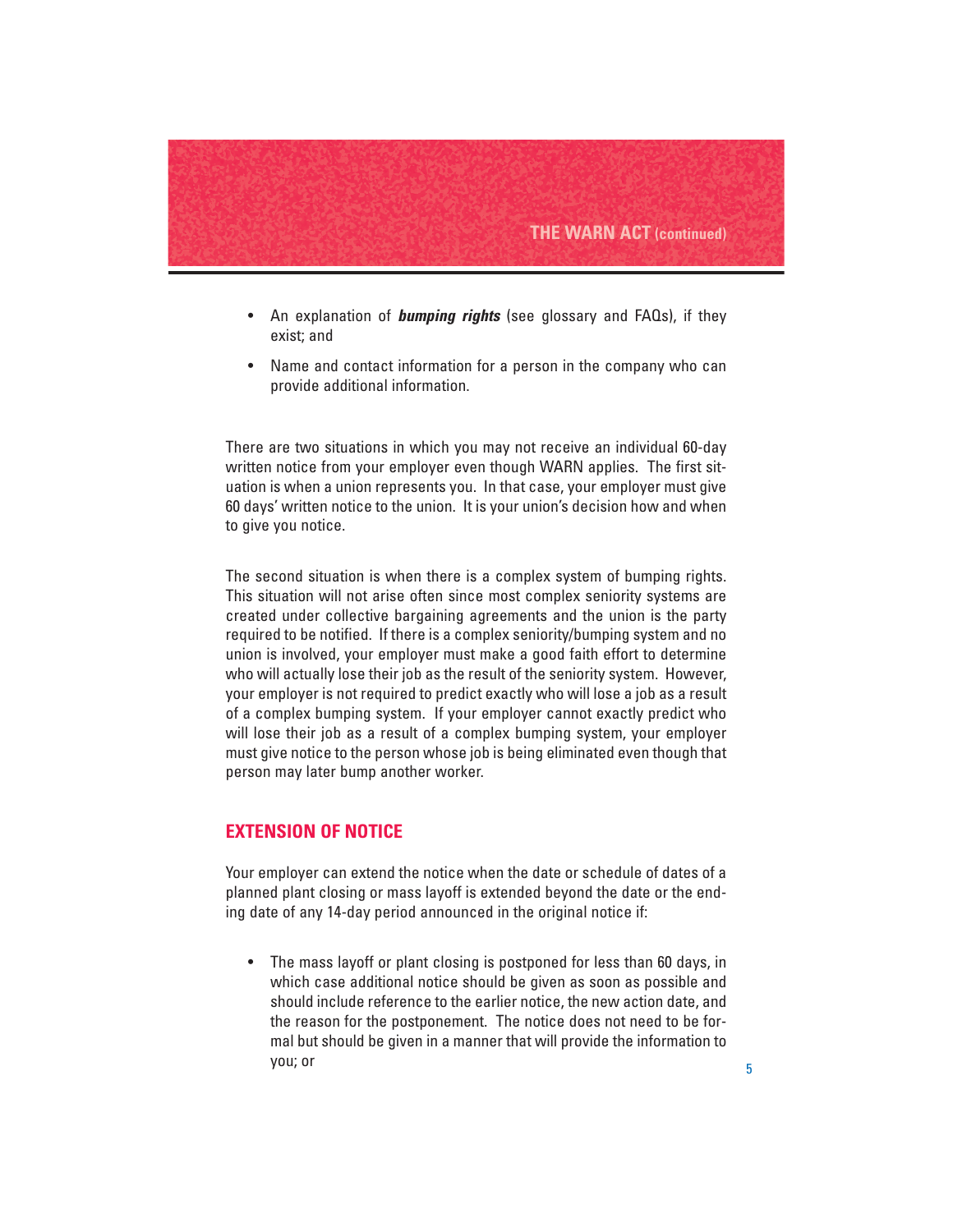• The postponement is for 60 days or more, in which case you must receive a new WARN notice. Routine periodic notice, given whether or not a plant closing or mass layoff is impending, and with the intent to evade specific notice as required by WARN, is not acceptable.

## **NOTICE THAT DOES NOT SATISFY WARN REQUIREMENTS**

A verbal announcement at an all-employees' meeting or smaller employees/supervisor staff meeting does not meet the WARN Act requirements. In addition, preprinted notices regularly included in each employee's paycheck or pay envelope or press releases to the media do not meet the requirements.

### **OTHER ORGANIZATIONS THAT RECEIVE NOTICE**

Your employer is required to provide notice not only to the employee or the union but also to the local government's chief elected official where the employment site is located and to the *State Rapid Response Dislocated Worker Unit* (see glossary) so that planning can begin for early intervention services prior to your layoff to help you become reemployed as quickly as possible.

## **SALE OF A BUSINESS**

WARN applies when all or part of a business is sold. If a covered plant closing or mass layoff occurs, which employer—the seller or buyer—is responsible for giving notice depends on when the event occurs. The seller must give you notice for a covered plant closing or mass layoff that occurs before the sale becomes effective. The buyer must give you notice for a covered plant closing or mass layoff that occurs after the sale becomes effective.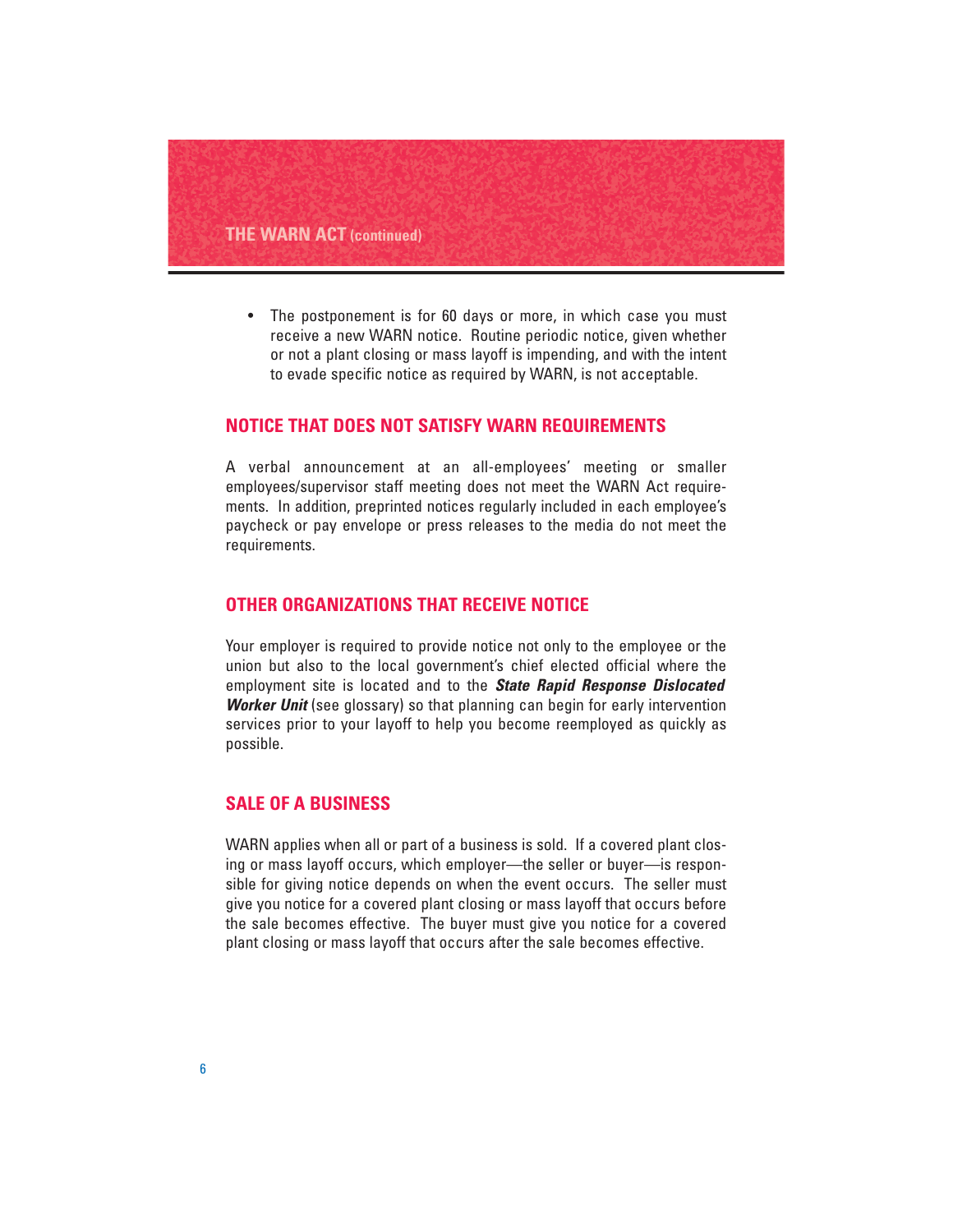Employees of the seller automatically become employees of the buyer for purposes of WARN. That means that even though there is a technical termination of your employment when you stop working for the seller and start working for the buyer, the technical termination does not trigger WARN. See the FAQ section for additional information on sale of a business and bankruptcy issues.

## **EXCEPTIONS TO WARN NOTICE REQUIREMENT**

There are three exceptions to the full 60-day notice requirement. However, in all cases, notice must be provided as soon as it is practicable. When notice is given in less than the 60-day timeframe, the employer must include a statement of the reason for providing less than 60 days' notice in addition to fulfilling the other information notice requirements. The exceptions to providing the full 60-day notice are as follows:

- A **"faltering company"** is not required to give notice of a layoff or plant closing when, before the plant closing, it is actively seeking capital or business, which if obtained would avoid or postpone the layoff or closure, and if it reasonably believes that advance notice would hurt its ability to find the capital or business it needs to continue operating;
- A business is not required to give a full 60-day's notice if it **could not reasonably foresee business circumstances** that led to a layoff or closing at the time that the 60-day notice would have been required, (e.g., a business circumstance that is caused by some sudden, dramatic, and unexpected action or conditions outside the employer's control like the unexpected cancellation of a major order); or
- A business is not required to give notice if a layoff or plant closing is the direct result of a **natural disaster** (i.e., hurricane, flood, earthquake, tornado, storm, drought, or similar effect of nature).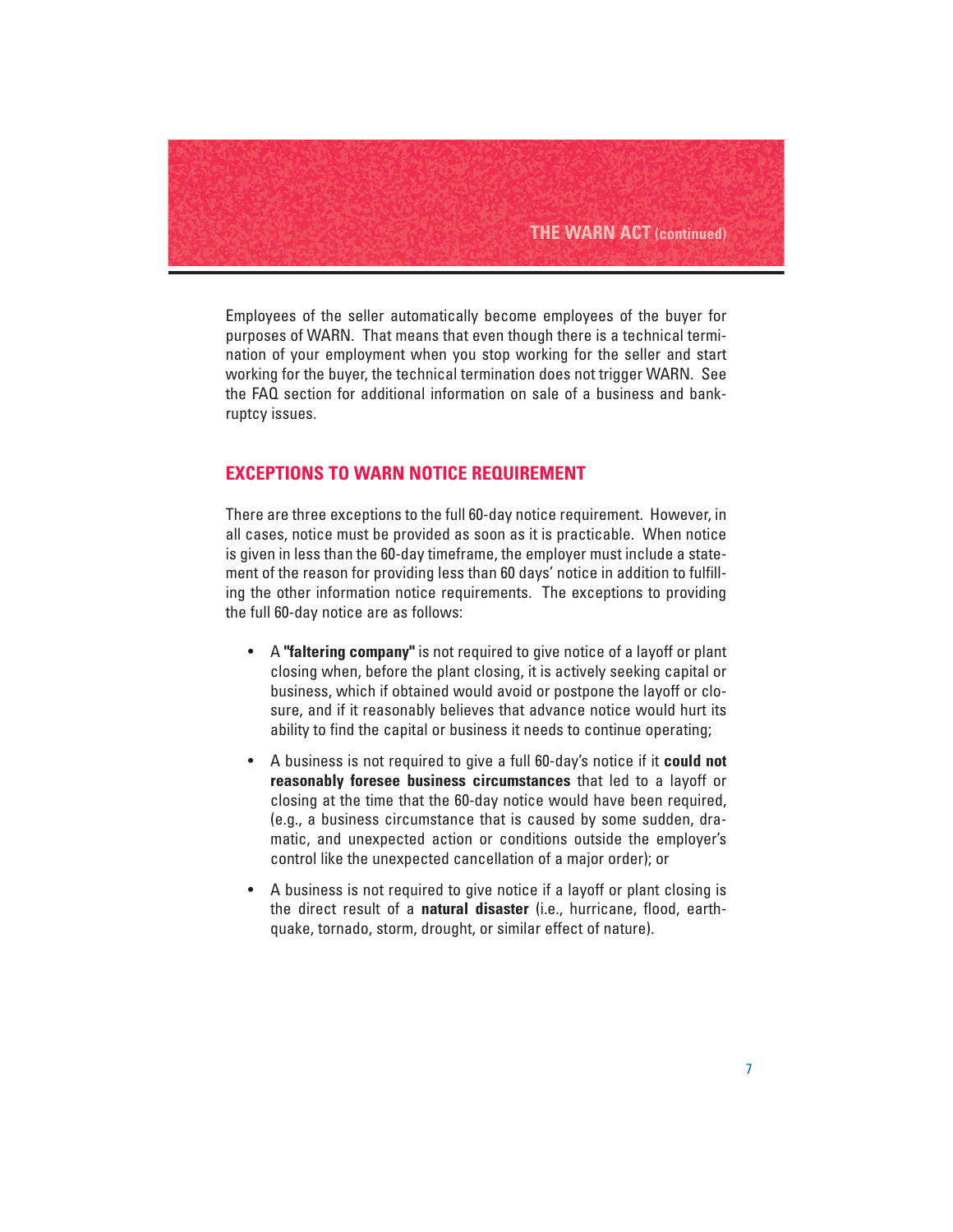## **HELP IS AVAILABLE IF YOU FEEL YOUR RIGHTS HAVE BEEN VIO-LATED**

If you think that you may have a claim under WARN, you should consult an attorney. Generally, where workers are successful in their suits, the employer pays legal fees incurred. However, if your suit is unsuccessful, you may be liable for legal expenses. Under some circumstances, you may qualify for legal services assistance based upon your income. Further information about accessing such legal services can be found through your local Bar Association.

If you are a union member, speak to your local representative or the union's legal department for specific information about possible legal claims.

Although the U.S. Department of Labor and your state have no enforcement role in seeking damages for workers who did not receive adequate notice or received no notice at all, they can assist you in finding a new job or learning about training opportunities that are available to you whether or not you have received a WARN notice. You may also call the National Toll-Free Help Line (1-877-US-2JOBS or TTY: 1-877-889-5627) or link to *www.servicelocator.org* to find out the most convenient local One-Stop Career Center location. Please refer to the directory at the end of this guide to find out how to contact your state.

## **WARN ENFORCEMENT**

WARN is enforced through the U.S. District Courts. Workers, their representatives, and units of local government may bring individual or class action suits against employers who they believe to be in violation of the Act. The U.S. Department of Labor has no authority or legal standing in any enforcement action and cannot provide specific binding or authoritative advice or guidance with respect to individual situations. The Department does, however, provide assistance in understanding the law and regulations to individuals, firms, and communities.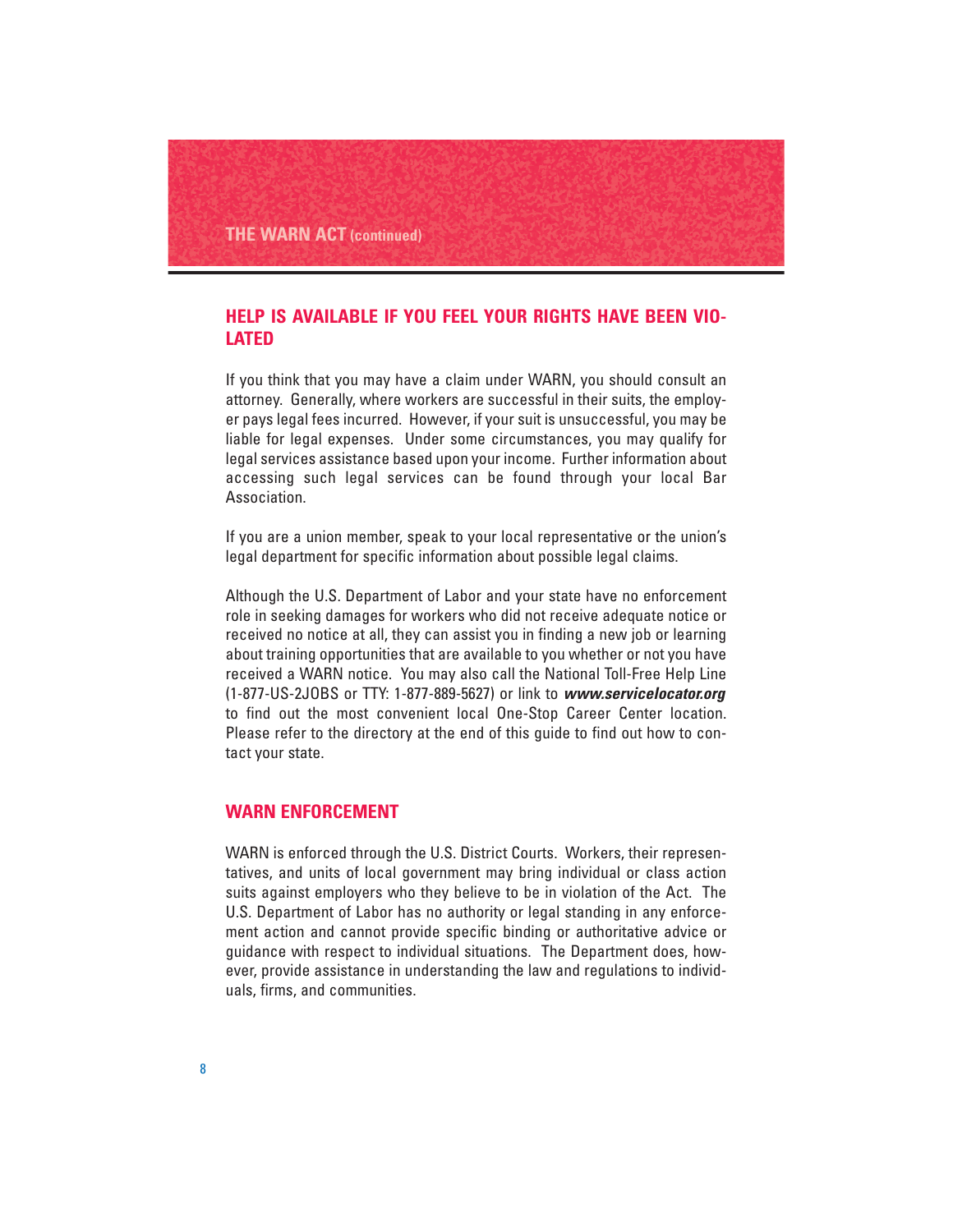## **TO OBTAIN A COPY OF THE WARN ACT AND REGULATIONS**

Specific requirements of WARN may be found in the Act itself, Public Law 100-379 (29 U.S.C. § 2101, et seq.). The U.S. Department of Labor published final regulations on April 20, 1989, in Volume 54 of the Federal Register at pages 16042 to 16070 (54 FR 16042). The regulations appear at 20 CFR Part 639. The text of this brochure can be seen at the following Web site:

#### *www.doleta.gov/programs/factsht/warn.asp*

For more detailed information on WARN, please visit the U.S. Department of Labor's Employment Laws Assistance for Workers and Small Businesses (elaws) Web site at *www.dol.gov/elaws/*. This site is currently under development and is expected to be available in 2003.

General questions about the WARN law and regulations may be addressed to:



## **U.S. DEPARTMENT OF LABOR**

Employment and Training Administration Division of Adults and Dislocated Workers Room C5325 200 Constitution Avenue, N.W. Washington, DC 20210 (202) 693-3580

For information regarding how to contact your State Rapid Response Dislocated Worker Unit, call the National Toll-Free Help Line:

## **1 -877-US-2JOBS**

or visit *www.doleta.gov/layoff*  and go to the Employers page.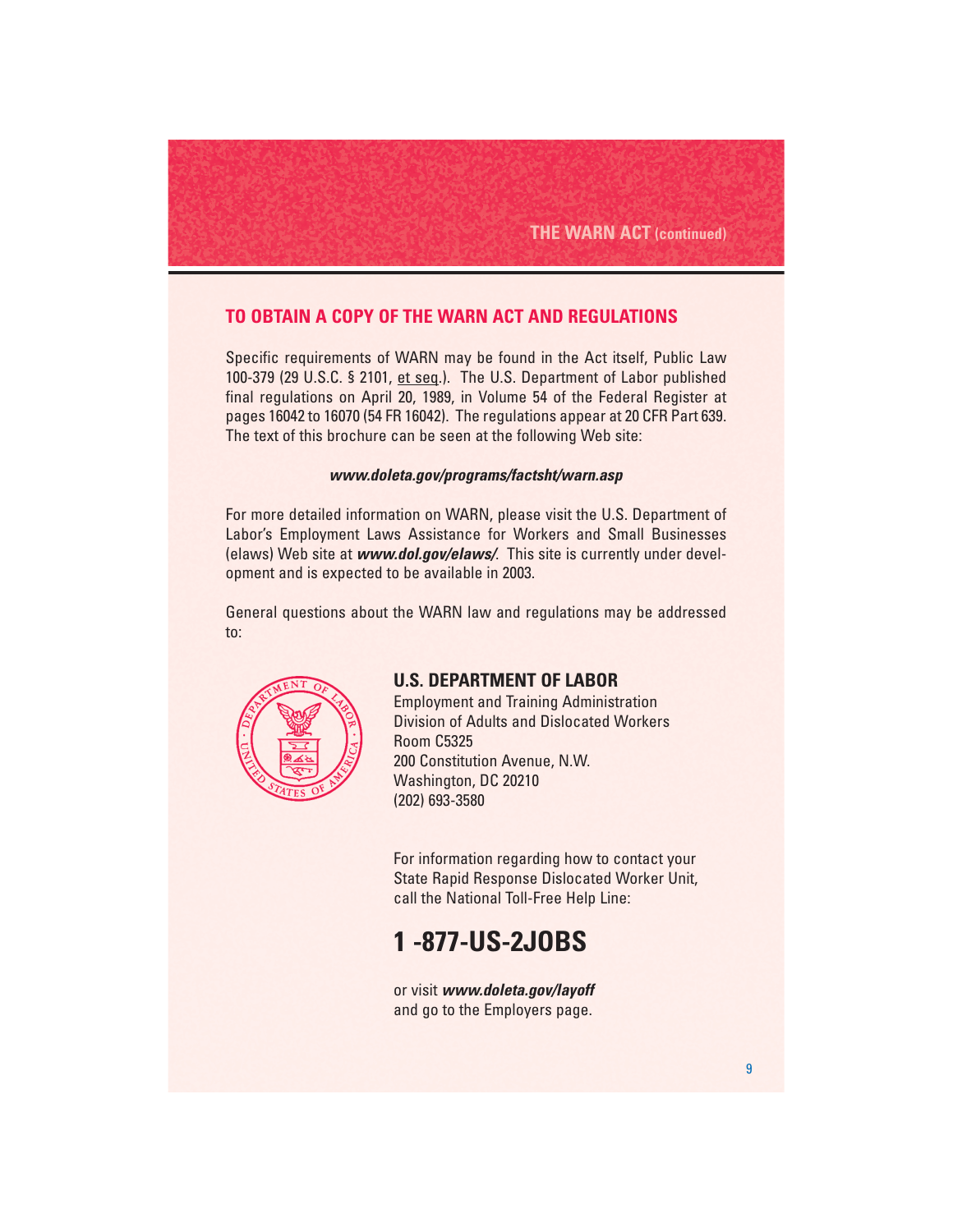## FREQUENTLY ASKED QUESTIONS (FAQS) ABOUT WARN

Here are some frequently asked questions to assist you in determining whether or not your employer has given the proper written notice of a layoff or plant closing and in understanding your rights under the WARN Act.

## **OTHER LAWS AND CONTRACTS**

#### **Does WARN replace other notice laws or contracts?**

The provisions of WARN do not supersede any laws or collective bargaining agreements that provide for additional notice or additional rights and remedies. If another law or agreement provides for a longer notice period, WARN notice runs at the same time as that additional notice period. Collective bargaining agreements may be used to clarify or amplify the terms and conditions of WARN but may not reduce WARN rights. For example, if the collective bargaining agreement provides for an employer to issue written notice to the union 75 days in advance of anticipated layoffs, the provision will satisfy the WARN requirement for 60-day advance notice. On the other hand, if a collective bargaining agreement provides a 45-day notice period, the WARN requirement for 60 days notice supersedes that provision.

## **CLARIFICATION OF WHO IS REQUIRED TO RECEIVE NOTICE**

### **Where is the "single site" of my office if I travel widely within a large geographic area—for example, if I am a salesperson?**

For workers whose primary duties require travel from point to point, who are outstationed, or whose primary duties involve work outside any of the employer's regular work sites (including railroad workers, bus drivers, and salespersons), the single site of employment for WARN purposes is one of the following:

- The location to which workers are assigned as their home base;
- The location from which workers are assigned duties; or
- The location to which they report.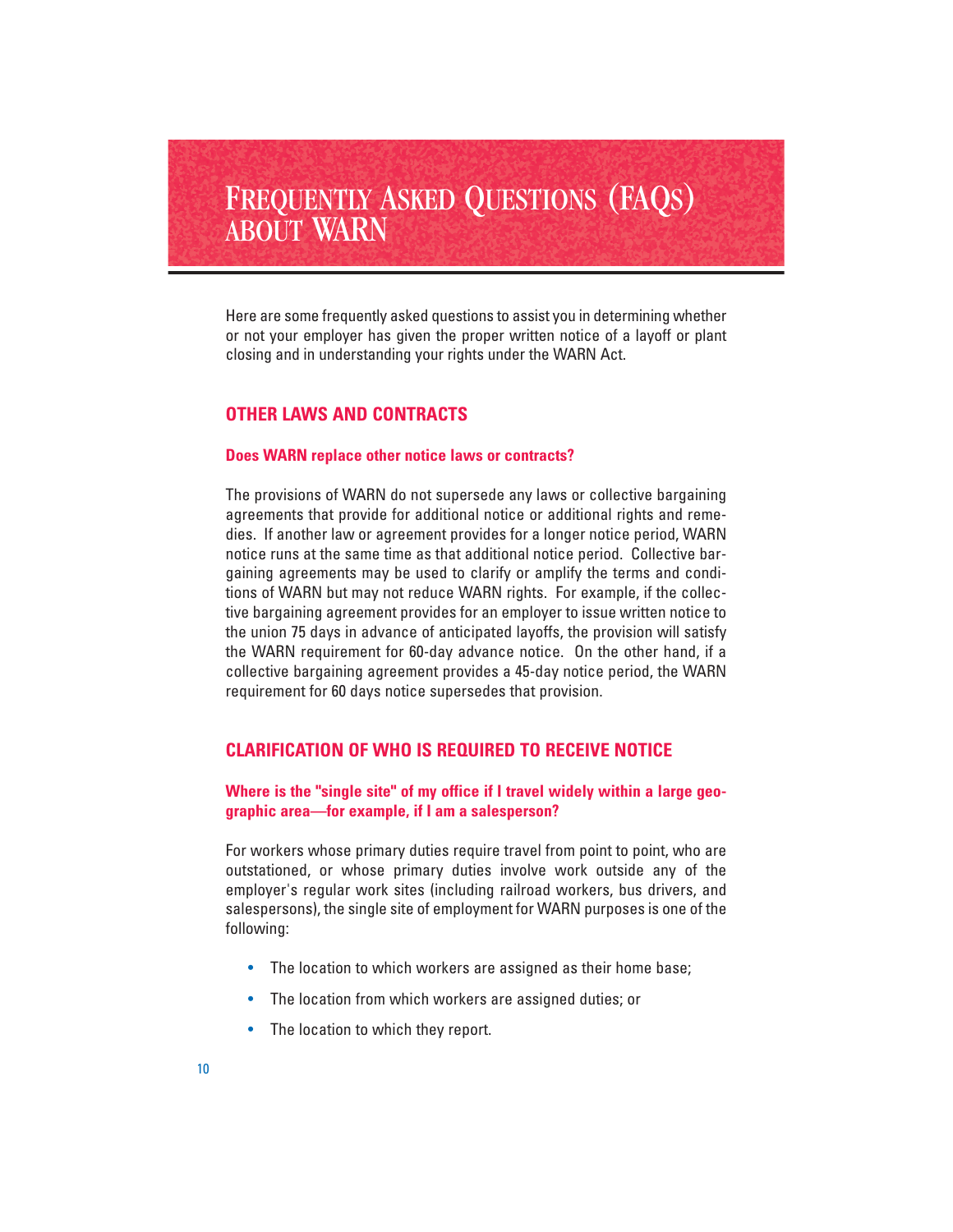## **FREQUENTLY ASKED QUESTIONS ABOUT WARN (continued)**

#### **How do I determine whether I am considered a full- or part-time worker for the purposes of receiving a WARN notice?**

If you work a regular schedule of 20 hours or more each week and have worked for your employer for more than 6 of the last 12 months, you are a fulltime worker. If you work a varying schedule, the examples below may help you understand the calculations needed to determine if you should receive a WARN notice.

If you have a varying work schedule, you determine whether you work an average of fewer than 20 hours by looking at:

- The period since you became employed, if your total period of employment is less than 90 days; or
- The most recent 90 days.

Overtime is not included in this determination.

| <b>WEEK NUMBER</b> | <b>EXAMPLE 1</b><br><b>HOURS WORKED</b> | <b>EXAMPLE 2</b><br><b>HOURS WORKED</b> |
|--------------------|-----------------------------------------|-----------------------------------------|
| 1                  | 15                                      | 24                                      |
| $\overline{2}$     | 20                                      | 25                                      |
| 3                  | 11                                      | 17                                      |
| 4                  | 10                                      | 20                                      |
| 5                  | 20                                      | 15                                      |
| 6                  | 20                                      | 19                                      |
| 7                  | 22                                      | 24                                      |
| 8                  | 16                                      | 18                                      |
| 9                  | 15                                      | 17                                      |
| 10                 | 12                                      | 15                                      |
| 11                 | 24                                      | 26                                      |
| 12                 | 18                                      | 23                                      |
| 13                 | 20                                      | 22                                      |
| 90 Days Worked     | 223 Hours                               | 265 Hours                               |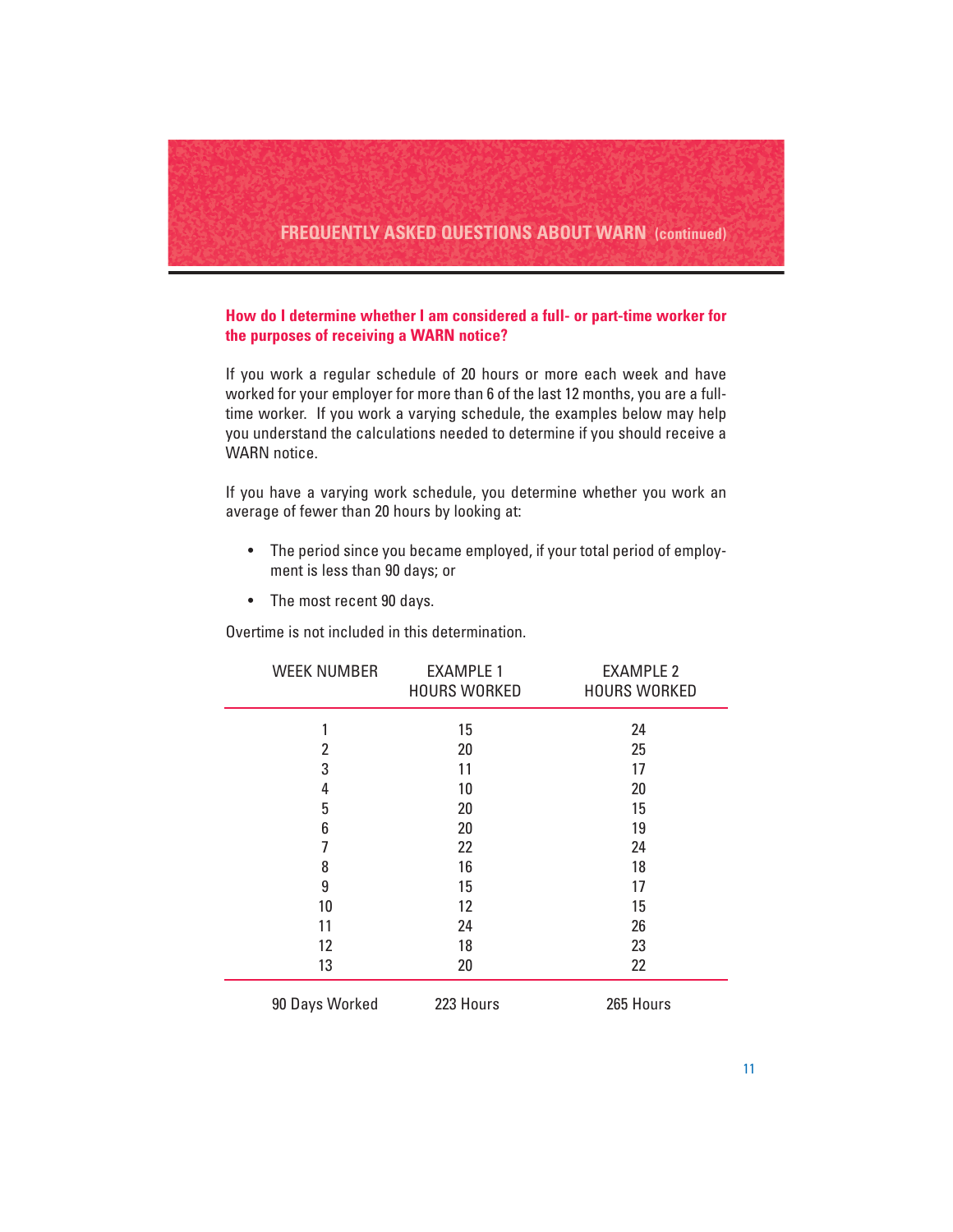## **FREQUENTLY ASKED QUESTIONS ABOUT WARN (continued)**

The calculation to determine whether you may be eligible for WARN notice is:

TOTAL HOURS WORKED / 13 WEEKS = AVERAGE HOURS WORKED PER WEEK

**Example 1** 223 TOTAL HOURS WORKED / 13 WEEKS = 17.2 HOURS AVERAGE HOURS WORKED PER WEEK

#### **Example 2**

265 TOTAL HOURS WORKED / 13 WEEKS = 20.4 HOURS AVERAGE HOURS WORKED PER WEEK

The worker in Example 1 is a part-time worker because the average hours worked per week was less than 20 hours.

The worker in Example 2 is a full-time worker because the average hours worked per week was over 20 hours.

If a plant closing or mass layoff occurs, part-time workers are also entitled to receive a WARN notice.

**If I was on leave—workers' compensation, medical, maternity, or other leave—when notice was given to other workers, should I have received a notice as well?** 

Yes. Workers on leave who reasonably expect that they will continue employment with their employer are due notice despite being on leave at the time notice was provided to other workers.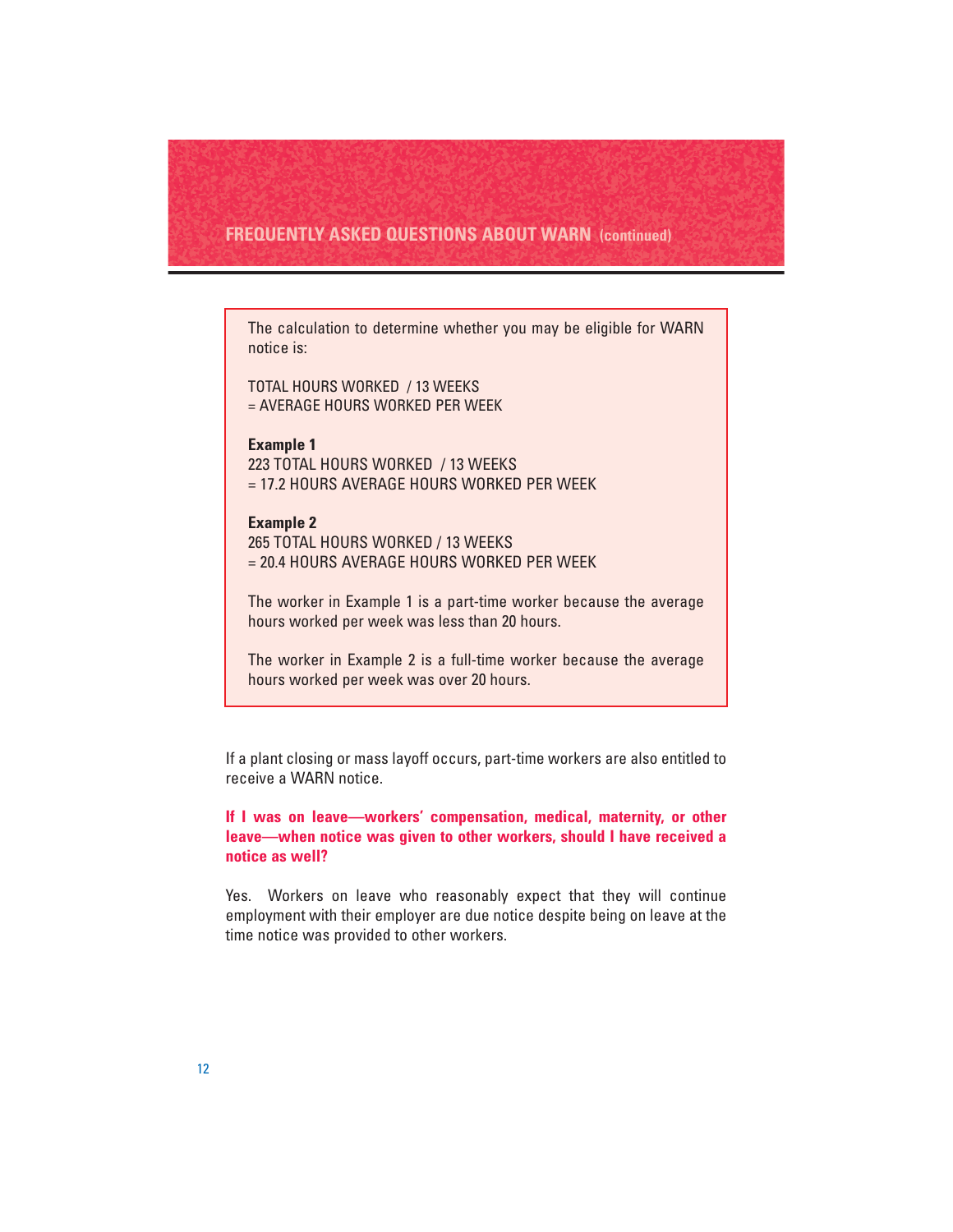## **PAYMENT INSTEAD OF NOTICE**

#### **What if my employer pays me for the 60 days instead of sending me a WARN notice?**

WARN requires 60 calendar days' written notice. The law makes no provision for any alternative such as pay in place of a notice. While an employer who pays workers for 60 calendar days instead of giving them proper notice is in violation of WARN, the provision of pay and benefits in place of a notice is a possible option. Because WARN provides for back pay and benefits for the period of the violation for up to 60 days, generally this approach by an employer—pay in place of notice—means that the employer has already met the penalty specified in the Act. This approach may make it difficult for workers to receive Rapid Response assistance that is usually carried out at the work site. Workers who are given pay in lieu of notice and who need assistance should get in touch with their One-Stop Career Center. Call the National Toll-Free Help Line at 1-877-US-2JOBS or go to *www.servicelocator.org* to find the Center nearest you.

## **What if while I am receiving 60 days' pay, instead of a WARN notice, I get a new job? Is my employer required to continue paying me until the end of the 60-day period?**

Your former employer can consider the acceptance of a new job as a voluntary termination from your old job. Since you now have a new job, your former employer may end the payments you were receiving instead of a notice—just as the remaining days of your 60-day WARN notice would no longer be in effect if you found new employment before the date of your layoff.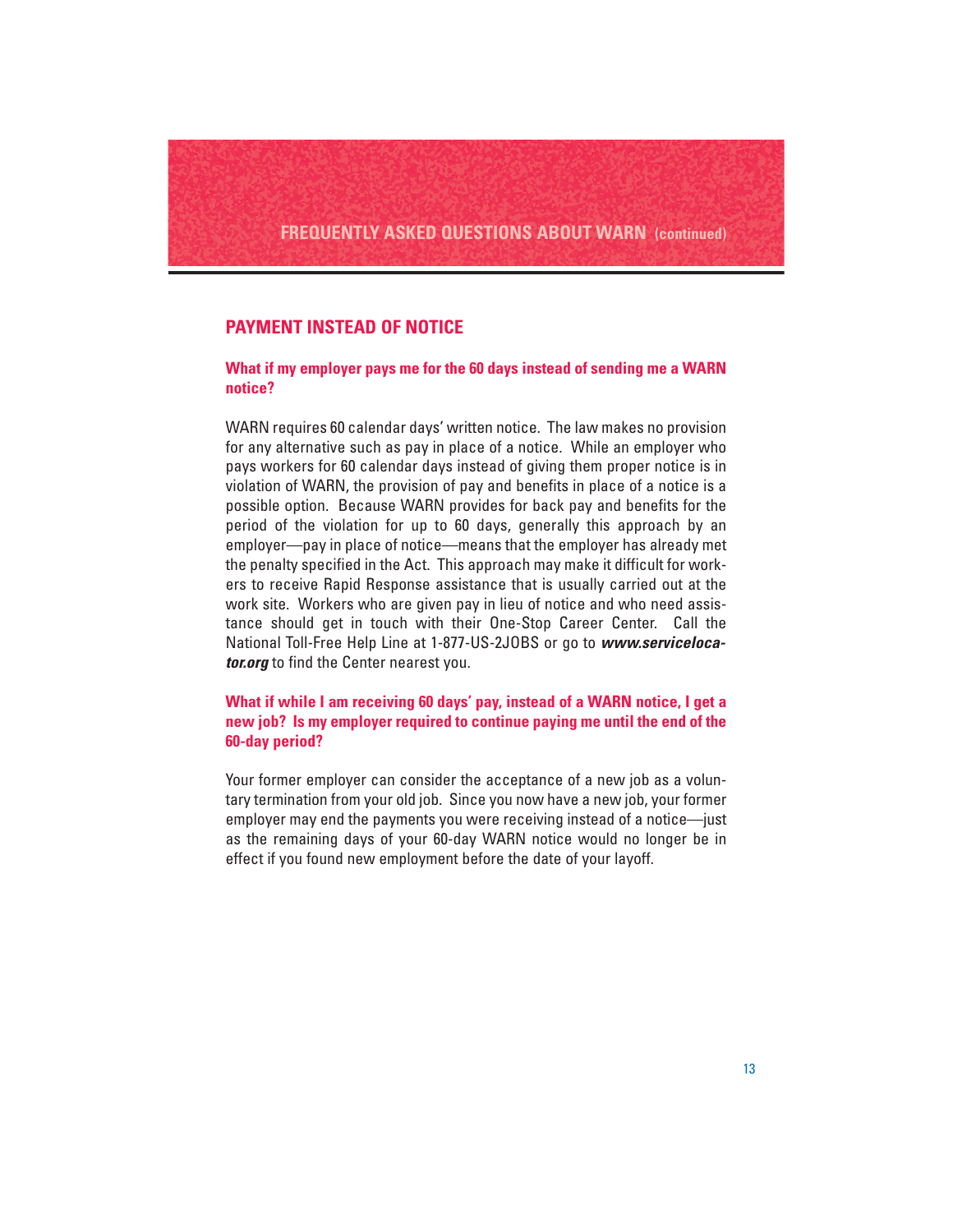## **FREQUENTLY ASKED QUESTIONS ABOUT WARN (continued)**

#### **Can my employer provide a severance package instead of notice?**

There are certain circumstances under which WARN allows "voluntary and unconditional" payments that are not required by a legal obligation or bargaining agreement to be offset against an employer's back pay obligation. However, payments that are required by a contract, such as an employer's personnel policies (or much less likely, state law), would not offset WARN damages and, thus, would not serve to reduce the employer's liability.

## **ENTITLEMENT TO VACATION PAY**

**Can my employer decide not to give me my paid vacation in a layoff or closing situation?**

Vacation pay may be considered wages or a fringe benefit in some situations. If you have "earned" the vacation pay, that is, if you have a legal right to it by contract or otherwise, then your employer must pay it as a part of WARN damages. These obligations are generally governed by contract and sometimes by the Employee Retirement and Income Security Act. Call 1-800-998- 7542 or visit *www.dol.gov/ebsa* for more information.

## **BUMPING RIGHTS**

#### **What obligations does my employer have to give notice when there is an established bumping rights system?**

When there is no union contract but your employer has an established system of bumping rights, your employer must attempt to identify the individuals who will ultimately lose their jobs as a result of the bumping system and provide the WARN notice to them. If your employer cannot reasonably identify those workers, it must give notice to the incumbent workers in the jobs being eliminated.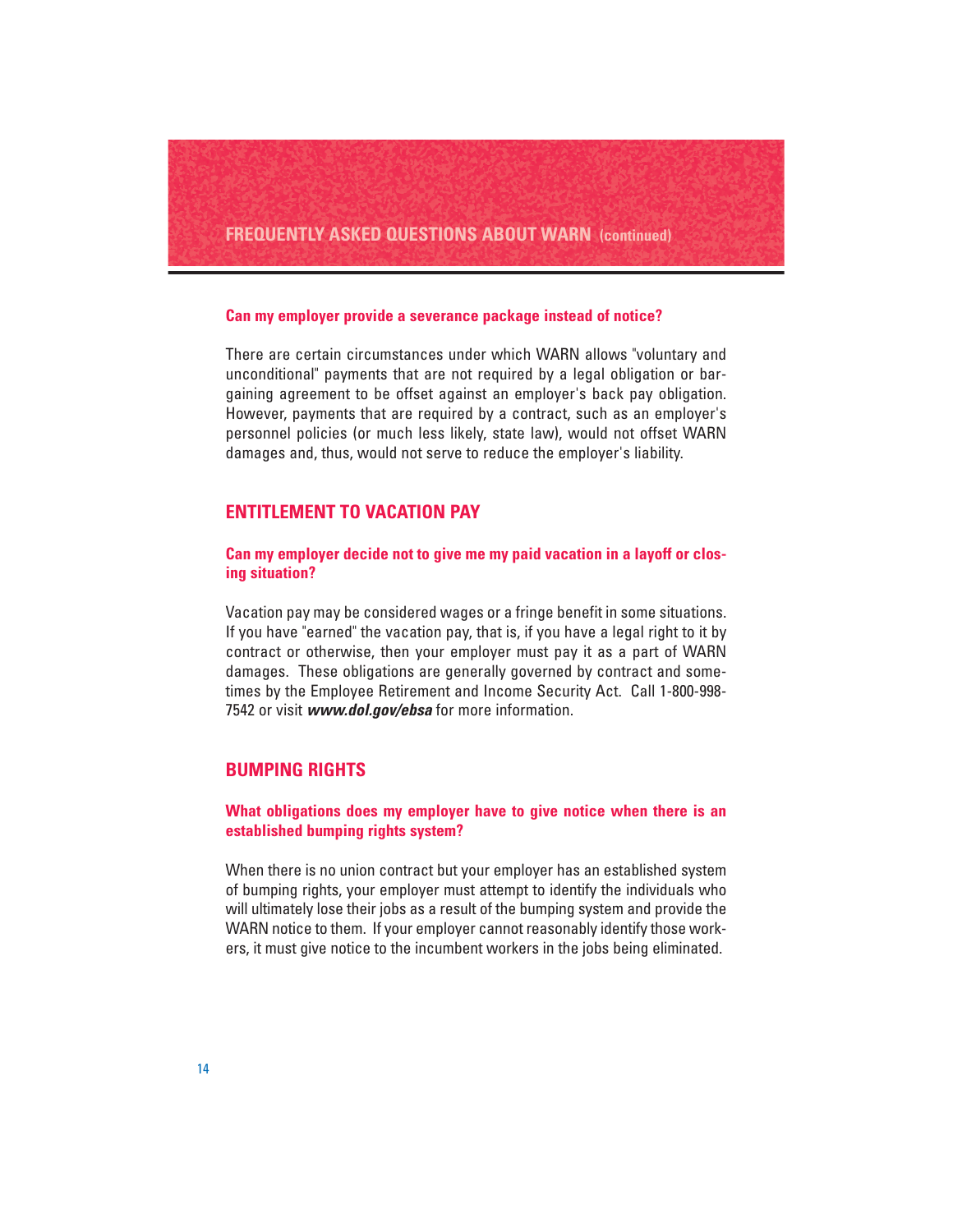#### **Will my employer give notice to everyone even when all affected workers cannot be identified?**

If, at the time notice is required, it is not possible for your employer to identify who may reasonably be expected to be laid off, then your employer must give notice to those workers whose jobs will be eliminated as a result of the plant closing or mass layoff. Your employer may choose to give broader notice to workers likely to be affected by the seniority system, but it is not appropriate for an employer to provide a blanket notice to all of its employees.

**In the case of a union contract, if the employer meets the requirements of the regulations and provides notification to the union representative as to the job classifications and the names of employees who are in those job classifications, is that notice sufficient to cover whatever bumping takes place later? Or does the employer have to provide notice about specific individuals who are to be bumped eventually?**

It is not necessary for the employer to identify those who could be bumped when providing a WARN notice to a union representative. The employer is only required to address bumping rights in notices to employees who are not represented by a union. This notice requires an indication of whether bumping rights exist but not an indication of the specific individuals who may be subject to bumping rights in the future. As previously mentioned, when an employer gives individual notice, that employer is required to make a good faith effort to identify and provide notice to those workers who will actually lose their jobs as the result of the seniority system.

## **Does my employer have to tell employees the system it has used to determine who receives layoff notices? Does job tenure or seniority make a difference?**

No. Unless there is an established system for reducing the workforce either in a company policy or as part of a collective bargaining agreement, the employer may select employees to be terminated according to its business needs.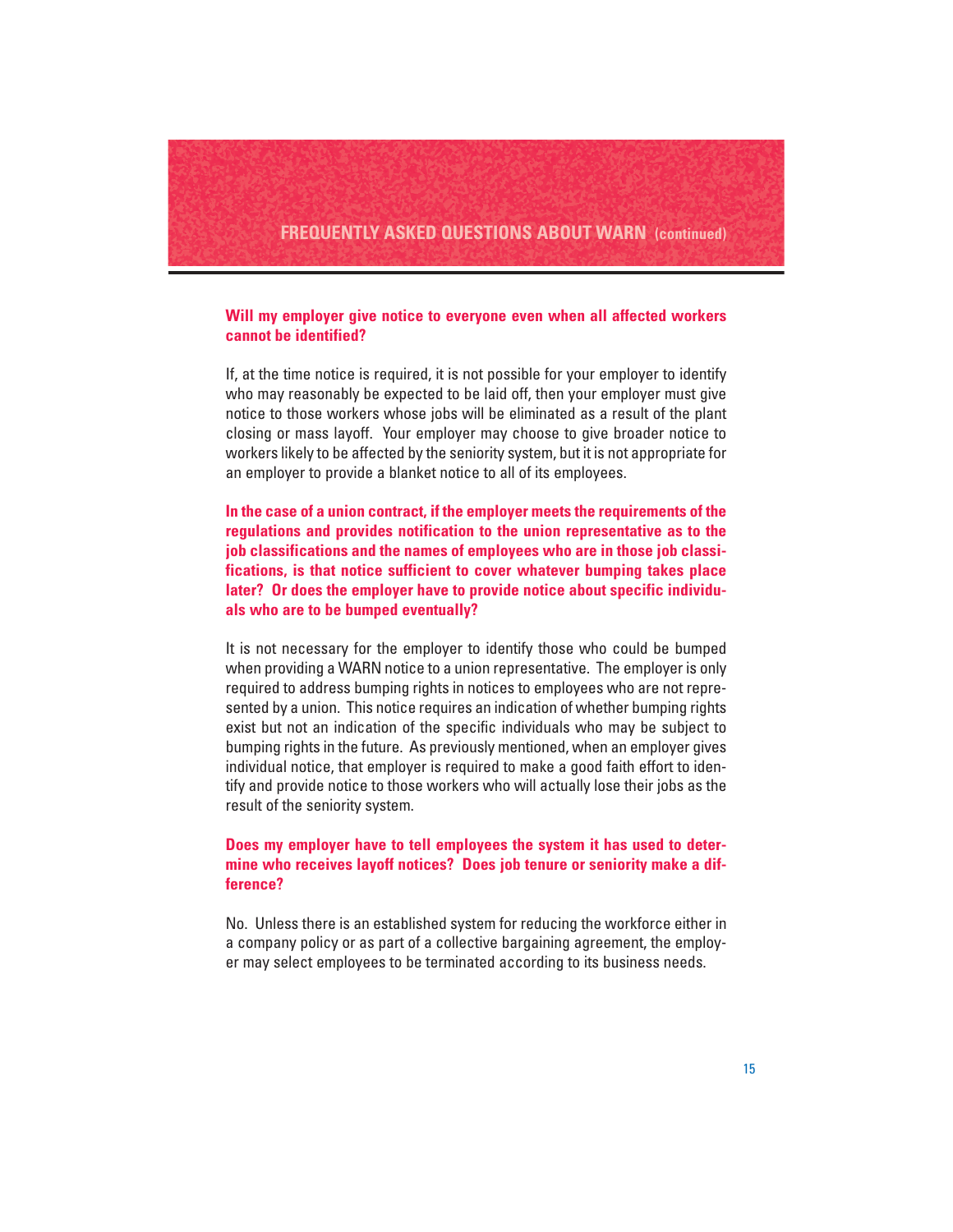## **TRANSFERS**

**If my employer offers to transfer me to another location, how do I know if the transfer is within a reasonable commuting distance? Is it based on time, mileage, local custom, or some combination?** 

The meaning of the term "reasonable commuting distance" will vary with local and industry conditions. Determining what is a "reasonable commuting distance" involves consideration of the following factors: geographic accessibility of the place of work, the quality of the roads, customarily available transportation, and the usual travel time. The starting point for determining whether a commuting distance is reasonable is your home, not where you work.

## **SALE OF BUSINESS**

**If I am terminated without notice at the instant the sale of the business becomes effective, which party is liable—the seller who employed me or the new buyer of the business?** 

The seller. In the case of the sale of part or all of a business, the seller is responsible for providing notice of any plant closing or mass layoff that takes place up to and including the effective date (time) of the sale. The buyer is responsible for providing notice of any plant closing or mass layoff that takes place after the sale is complete. Employees of the seller automatically become employees of the buyer for purposes of the WARN notice requirement.

#### **If I am offered a job with the buyer of the business and I refuse it, is this considered a voluntary departure?**

The refusal of the offer is considered a voluntary departure unless the job offered represents a "constructive discharge," which includes situations where very significant changes are made in employee's wage, benefits, working conditions, or job description.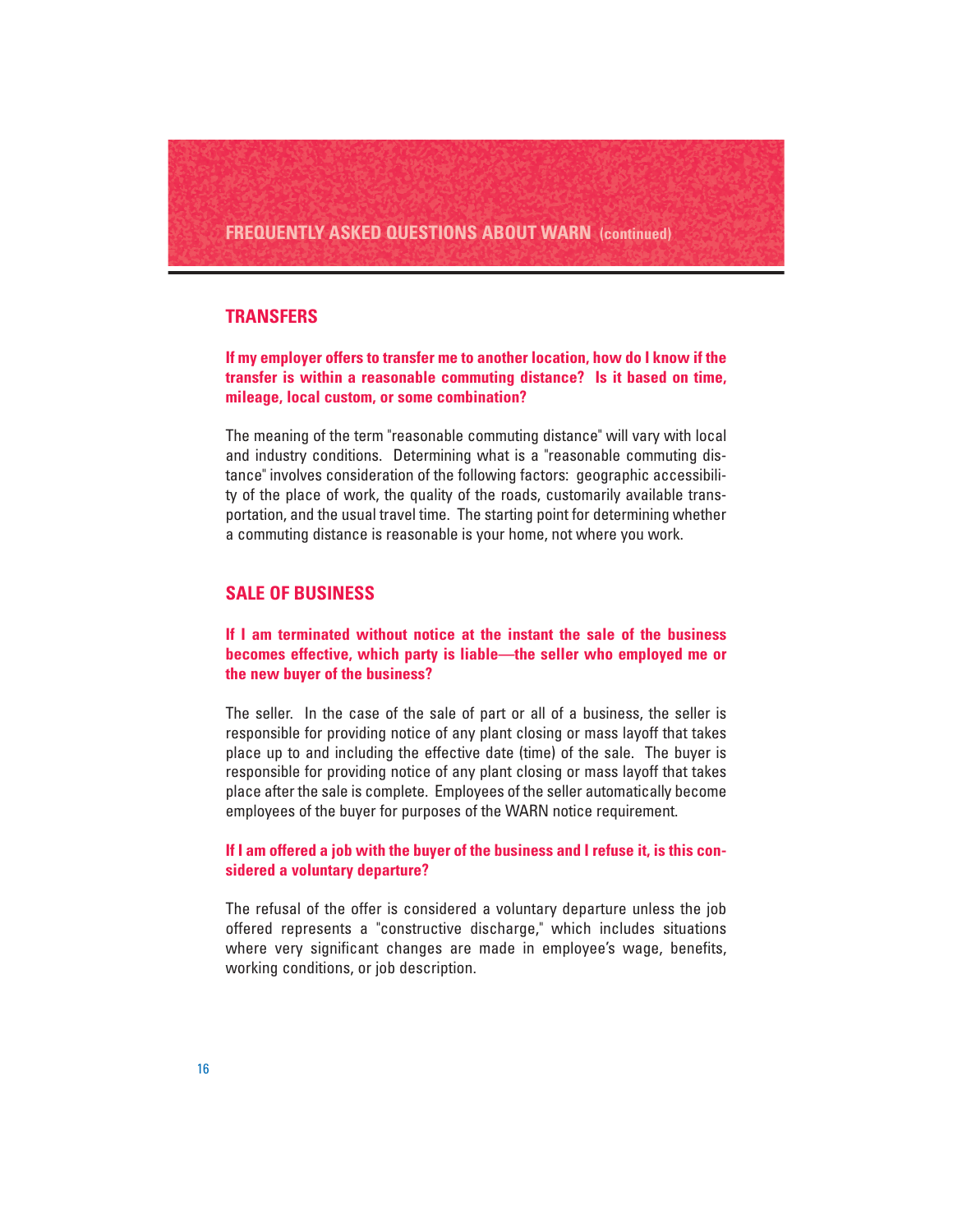#### **If the buyer of the business continues to employ me but decreases my wages and benefits, has the buyer "constructively discharged" me?**

If a drastic change in wages or working conditions causes a person to believe that he or she was being fired or would be unable to continue working for the buyer, this may constitute a *constructive discharge* (see glossary). This determination is often a matter of your state's laws and can be a strict one. Contact your State Rapid Response Dislocated Worker Unit for specific information or referral to a knowledgeable staff member in the appropriate state agency. See the Directory of Information and Contacts at the end of this brochure for additional sources of information and assistance.

## **BANKRUPTCY**

#### **Is my employer required to give notice if it declares bankruptcy?**

WARN remains applicable to an employer that declares bankruptcy in some circumstances. If your employer declares bankruptcy and then orders a plant closing or mass layoff, it may still be liable under WARN. There are two situations under which WARN still applies though your employer declares bankruptcy. The first situation occurs when your employer knows about the closing or mass layoff before filing for bankruptcy and should have given you notice but seeks to use bankruptcy to avoid giving notice. The second situation occurs when your employer continues to run the business in bankruptcy, usually as a "debtor in possession." WARN generally does not apply where a bankruptcy trustee is simply liquidating a business.

The exceptions to the notice requirement, a faltering company and unforeseeable business circumstances, often come up in bankruptcy cases. The bankruptcy proceeding does change the court in which the WARN claim must be filed from the U.S. District Court to the Bankruptcy Court. The bankruptcy filing may affect how soon any damages are actually paid to an affected employee.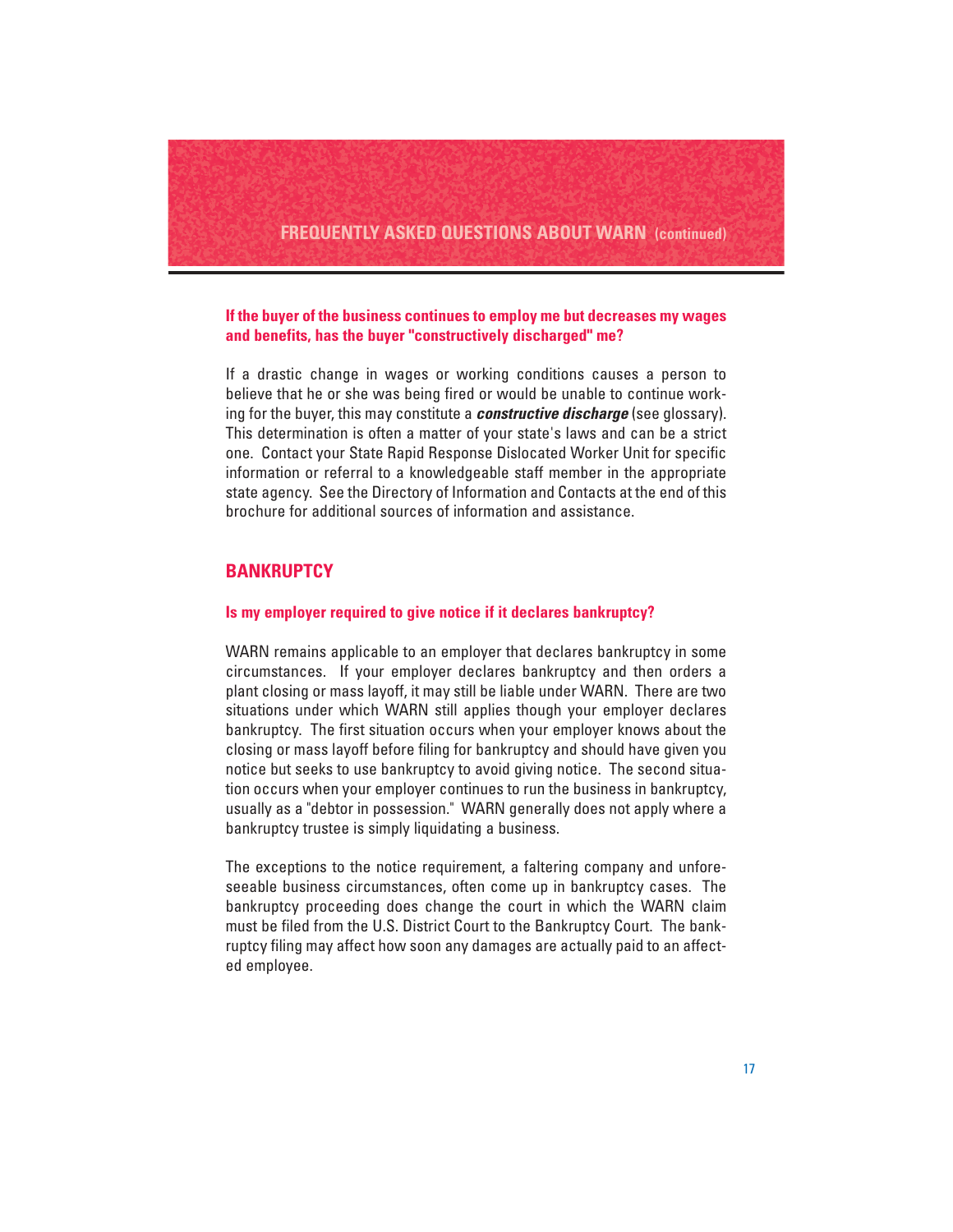## **FREQUENTLY ASKED QUESTIONS ABOUT WARN (continued)**

### **POSTPONEMENT OF LAYOFF**

**If my employer gave me a WARN notice and then postponed the layoff because an order was received for more work, does my employer have to give me a new 60-day notice?** 

Additional notice is required when the date of a planned plant closing or mass layoff is extended beyond the date or end of a 14-day period announced in the original notice. If the postponement is for less than 60 days, the additional notice should be given as soon as possible and should include a reference to the earlier notice, the new date, and the reason for postponement. Your employer must provide a new WARN notice if the postponement is for 60 days or more.

#### **WAIVING THE RIGHT TO WARN NOTICE**

#### **Can I waive my right to notice under WARN?**

You cannot be required by your employer to waive your right to advance notice under WARN. However, when an employer closes a facility or has a layoff, the employer may ask its employees to sign a document waiving their right to make claims against the employer. (Waiving the right to make claims against the employer means the employee agrees not to sue the employer for additional financial compensation or any other benefit because of the employee's job loss, or, in some cases, from anything else that may have occurred during the worker's employment.) This request for your signature may involve offering some additional severance pay or extended health benefits. If you received something of value (such as additional pay or benefits) for signing the waiver and you signed the waiver voluntarily and knowingly, you may have waived any claims you have under WARN or other employment-related laws.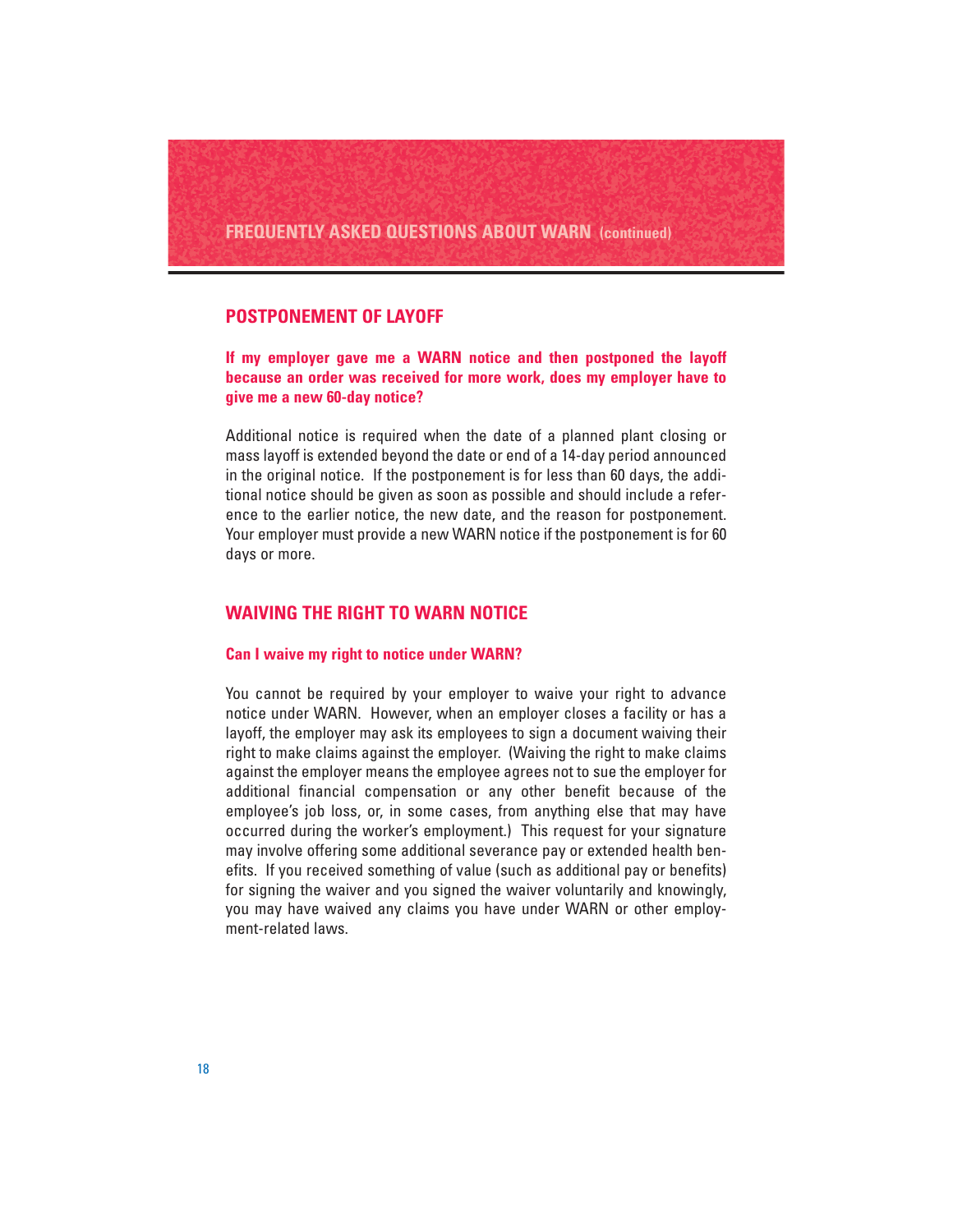## **PENALTIES FOR FAILURE TO GIVE NOTICE**

#### **Are there penalties to the employer for violating the WARN advance notice requirement?**

Yes. An employer who violates the WARN Act notice requirement is liable to each affected employee for an amount equal to back pay and benefits for the period of violation up to 60 days. An employer who fails to provide notice as required to a unit of local government is subject to a civil penalty not to exceed \$500 for each day of violation. The penalty may be avoided if the employer satisfies the liability to each affected employee within three weeks after the closing. In any suit, the court, in its discretion, may allow the prevailing party a reasonable attorney's fee as part of the costs. These are the only remedies that WARN provides.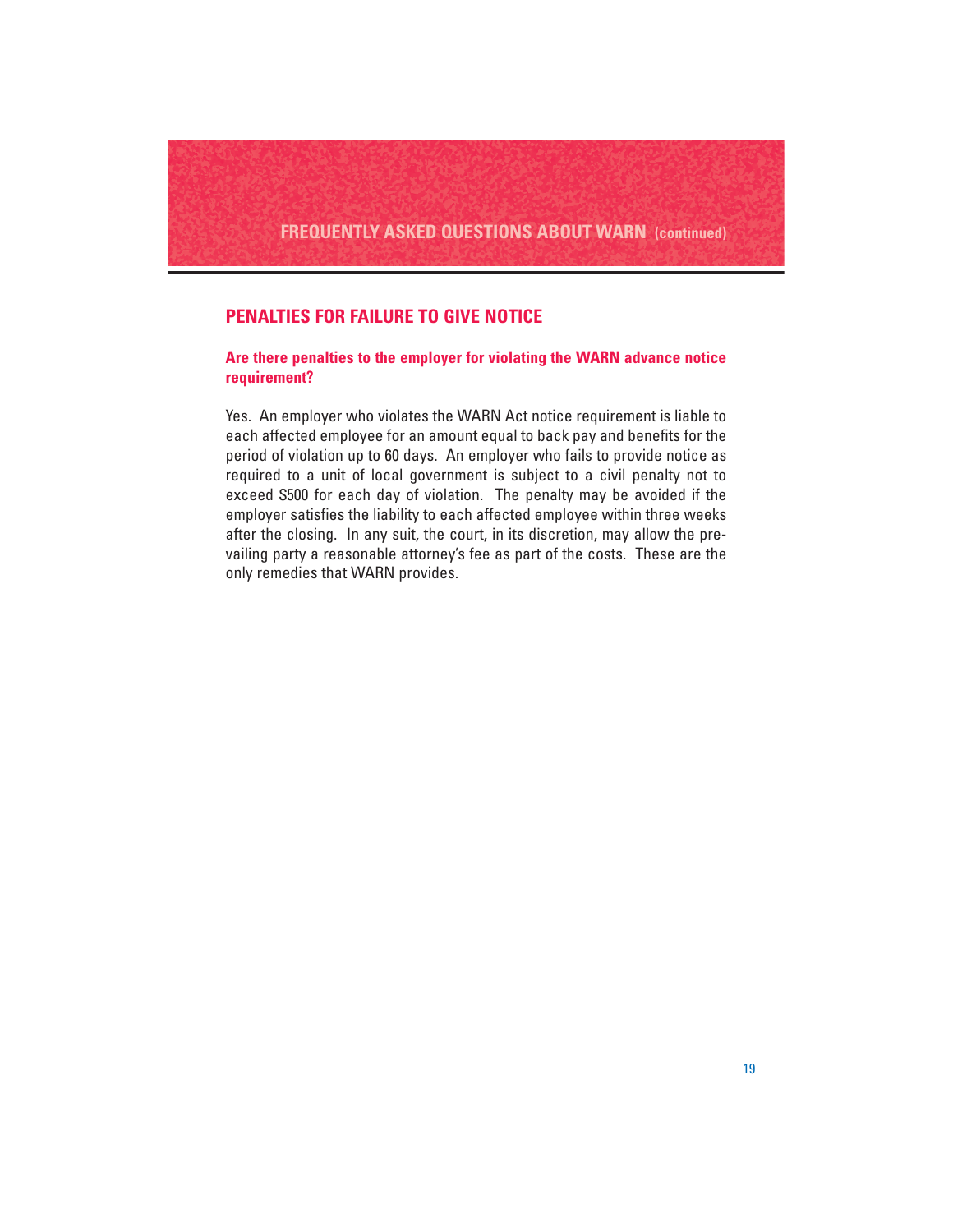## GLOSSARY OF WARN TERMS

## **Bumping Rights:**

Bumping rights provide for an employee to displace another employee due to a layoff or other employment action as defined in a collective bargaining agreement, employer policy, or other binding agreement. These rights are often created through a seniority system.

### **Constructive Discharge:**

In general, a constructive discharge is when a worker's resignation or retirement may be found to be involuntary because the employer has created a hostile or intolerable work environment or has applied other forms of pressure or coercion that forced the employee to quit or resign.

### **Employer:**

The employer is any business enterprise that employs 100 or more full-time workers or 100 or more full- and part-time workers who work at least a combined 4,000 hours a week. Business enterprises include private for-profit and not-for-profit entities as well as governmental or quasi-governmental organizations that engage in business and are separately organized from the regular government.

#### **Employment Loss:**

The term "employment loss" means:

- 1. An employment termination, other than a discharge for cause, voluntary departure, or retirement;
- 2. A layoff exceeding 6 months; or
- 3. A reduction in hours of work of individual employees of more than 50% during each month of any 6-month period.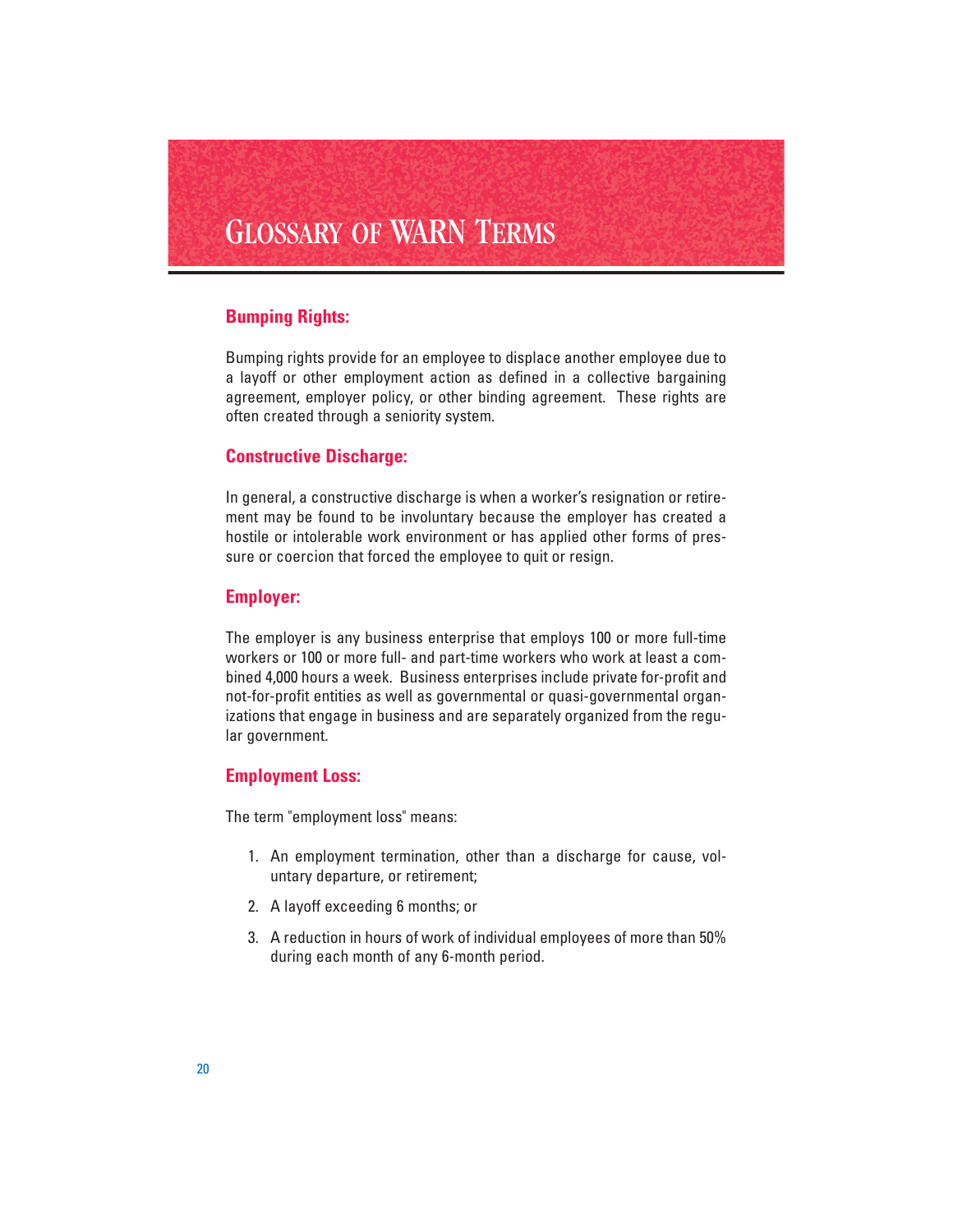An exception to this definition of employment loss is a case where a worker is reassigned or transferred to employer-sponsored programs, such as retraining or job search activities and the reassignment does not constitute an involuntary termination or a constructive discharge, and the employee continues to be paid.

### **Facility and Operating Unit:**

A facility refers to a separate building or buildings. An operating unit refers to an organizationally or operationally distinct product, operation, or specific work function within or across facilities at the single site. Whether a specific unit within an employer's organization is an operating unit depends on such factors as collective bargaining agreements, the employer's organizational structure, and industry understandings about what constitutes separate work functions.

#### **Mass Layoff:**

The term "mass layoff" means a reduction in force that:

- 1. Does not result from a plant closing; or
- 2. Results in an employment loss at the single site of employment during any 30-day period for:
	- a. At least 50-499 employees if they represent at least 33% of the total active workforce at a single site of employment, excluding any part-time employees; or
	- b. 500 or more employees (excluding any part-time employees). In this case, the 33% rule does not apply.

## **Part-Time Worker:**

A part-time worker is an employee who averages less than 20 hours per week, or who has been employed for fewer than 6 of the last 12 months.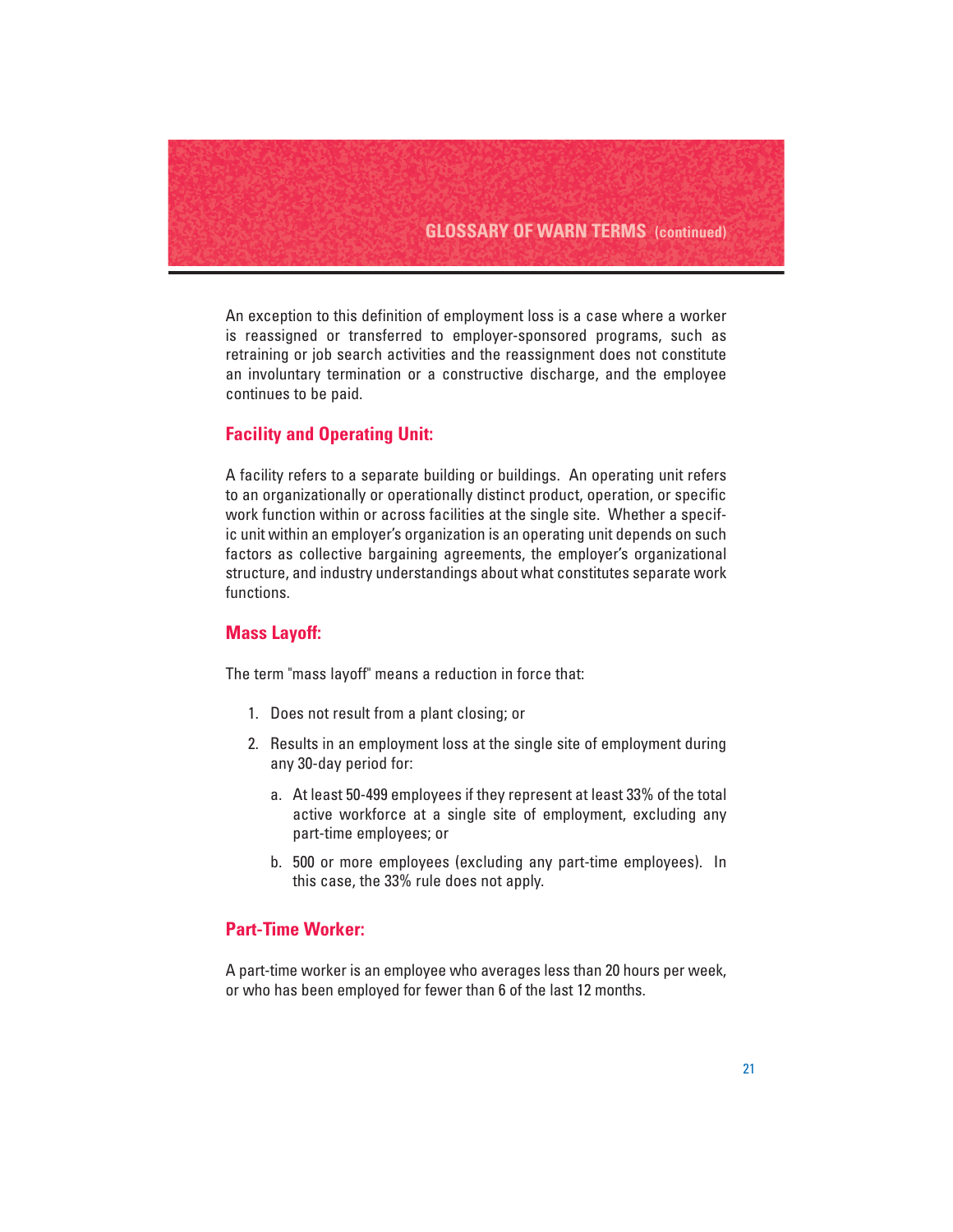## **Plant Closing:**

A plant closing means the permanent or temporary shutdown of a single site of employment, or one or more facilities or operating units within a single site of employment, if the shutdown results in an employment loss at the single site of employment during any 30-day period for 50 or more employees, excluding part-time employees. All of the employment losses do not have to occur within the unit that is shut down. For example, if an employer closes its accounting department and lays off 40 workers and the employer also lays off 10 clerical workers who provided support to the accounting department but were not part of it, a covered plant closing has occurred.

## **Single Site of Employment:**

The term "single site of employment" may refer to:

- 1. A single location or a group of contiguous locations. Groups of structures that form a campus or industrial park or separate facilities across the street from one another may be considered a single site of employment. Also, several single sites of employment may exist within a single building if separate employers conduct activities within the building;
- 2. Separate buildings or areas that are not directly connected but are in reasonable proximity and that share staff and equipment; or
- 3. For workers who primarily travel:
	- a home base from which work is assigned; or
	- a home base to which workers report when:
		- a worker's primary duties require travel from point to point;
		- the worker's duties are outstationed; and
	- the worker's primary duties are outside any of the employer's regular employment sites.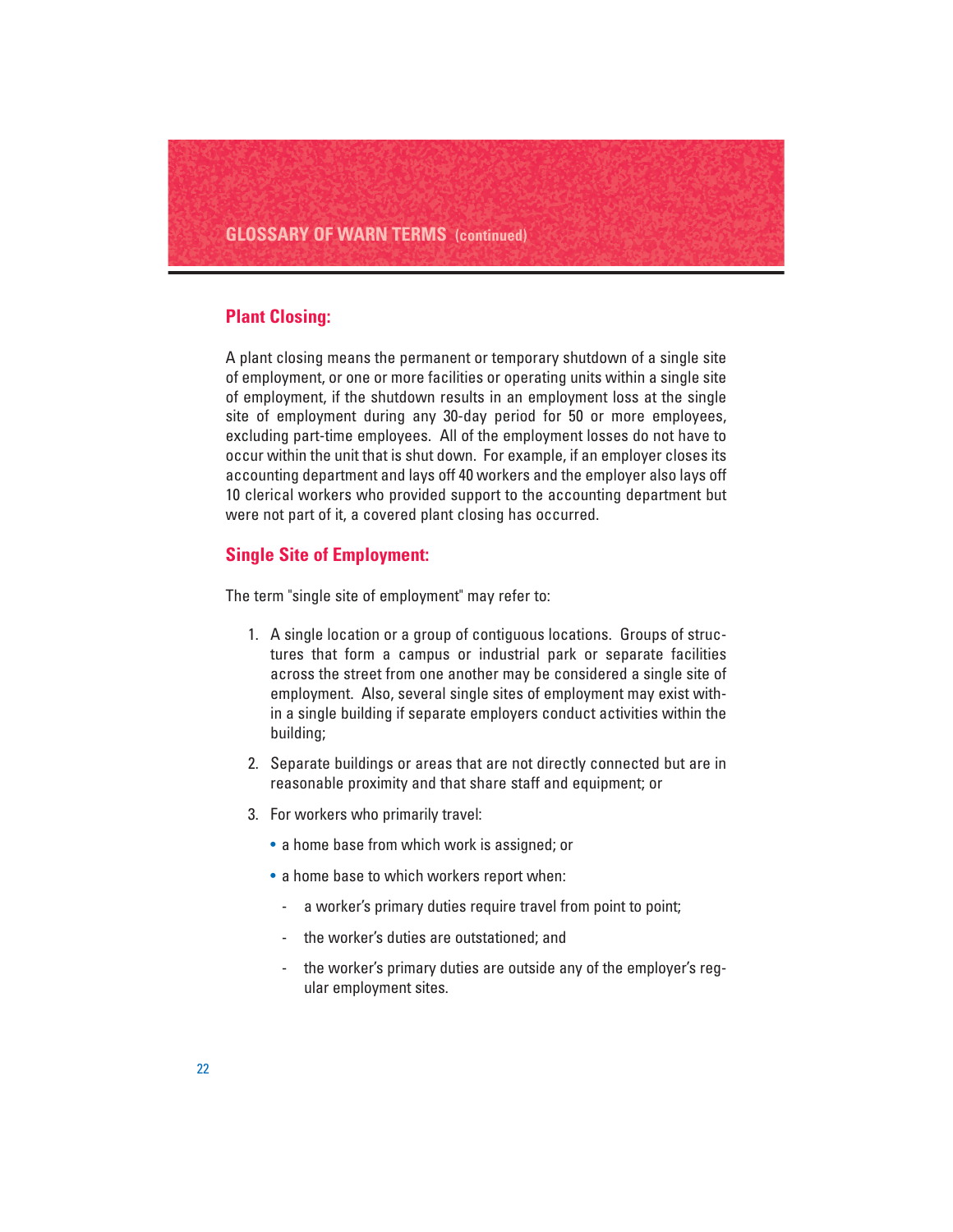## **State Rapid Response Dislocated Worker Unit:**

A State Rapid Response Dislocated Worker Unit is a unit designated in each state by the Governor under the Workforce Investment Act to arrange with employers to provide on-site information to workers and employers about retraining and employment services such as labor market information, job search and placement assistance, on-the-job training, classroom training, basic and remedial education, and entrepreneurial training to help participants find new jobs.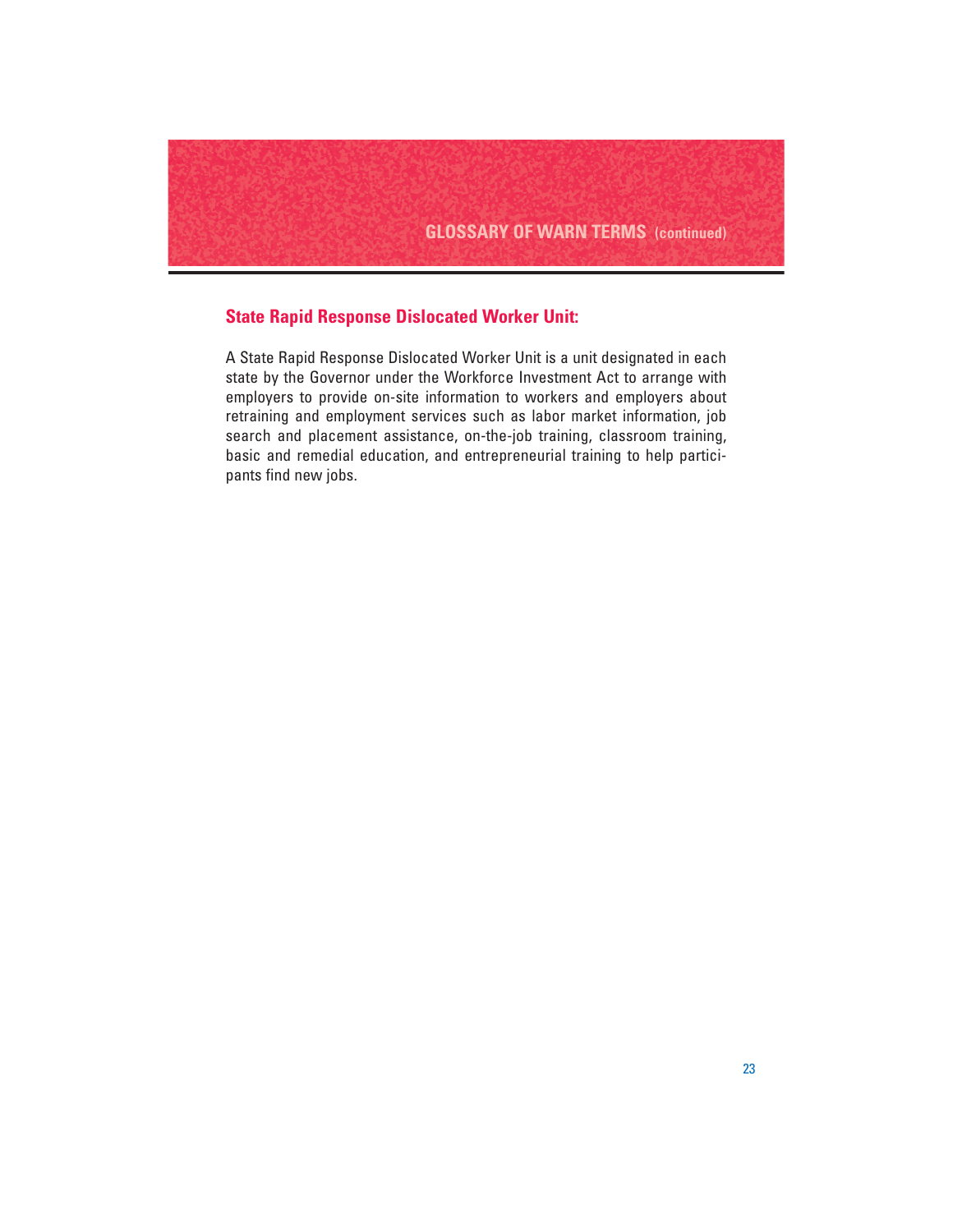## DIRECTORY OF INFORMATION AND CONTACTS

The following links connect you to detailed explanations about the WARN Act and other relevant information:

> WARN Act Regulations: www.dol.gov/dol/compliance/comp-warn.htm WARN elaws Advisor: www.dol.gov/elaws/ WARN Act Fact Sheet: www.doleta.gov/programs/factsht/warn.htm Workforce Investment Act Facts: www.doleta.gov/usworkforce Dislocated Worker Services: www.doleta.gov/layoff Employee Benefits Security Administration: www.dol.gov/ebsa Employee Retirement and Income Security Act (ERISA): www.dol.gov/ebsa/regs America's Job Bank (AJB)® : www.careeronestop.org

The following links connect you to contact information in your state and local area:

> State Rapid Response Dislocated Worker Units: www.doleta.gov/layoff/e\_sdwuc.asp State Workforce Investment Act Liaisons: www.doleta.gov/usworkforce/asp/statecon.cfm One-Stop Career Centers in Your Area: www.servicelocator.org

If you do not have Internet access, please call the National Toll-Free Help Line at 1-877-US-2JOBS (TTY 1-877-889-5627) to receive state and local contact information. You may also visit your local One-Stop Career Center to use the Internet to find information and services to help you.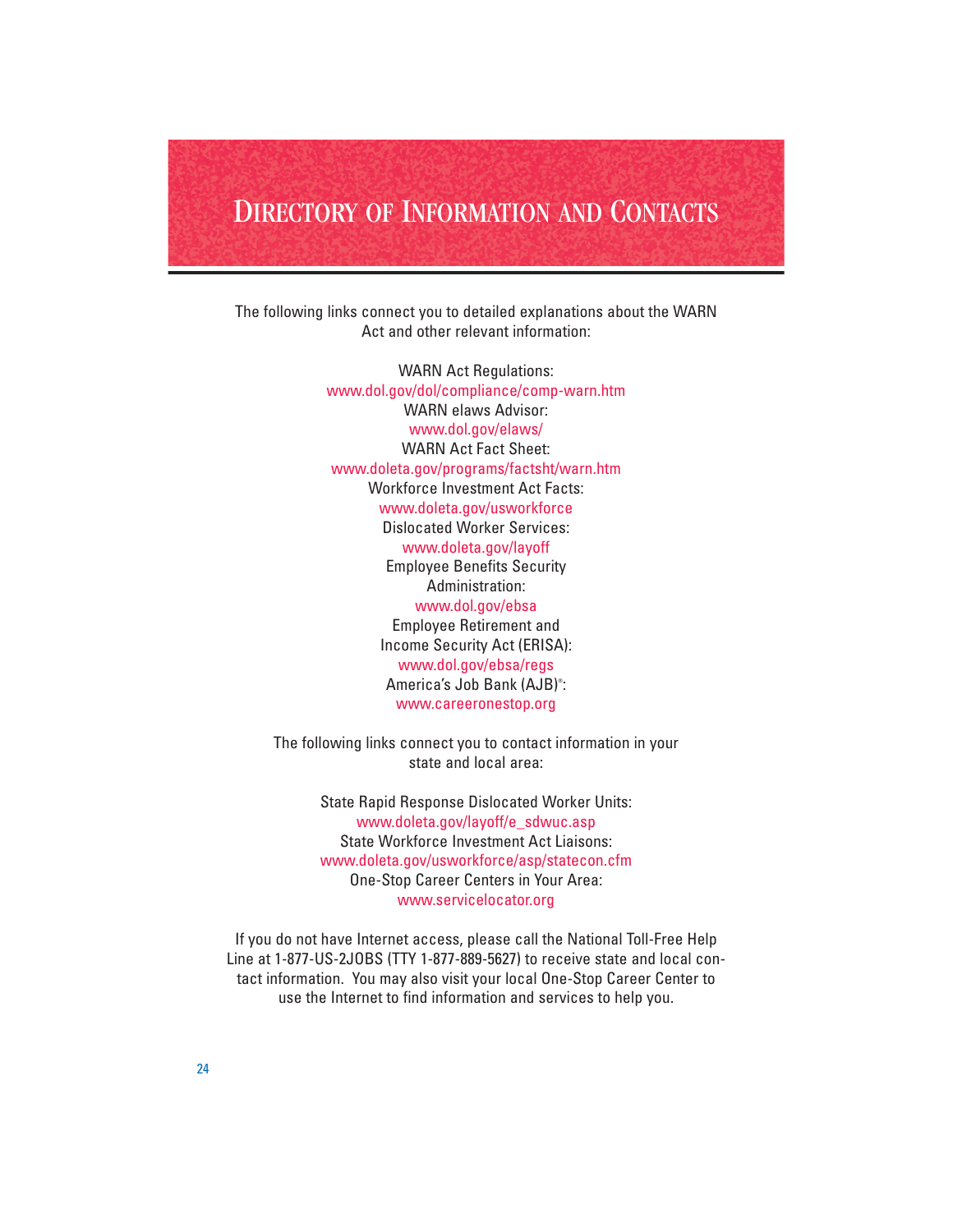